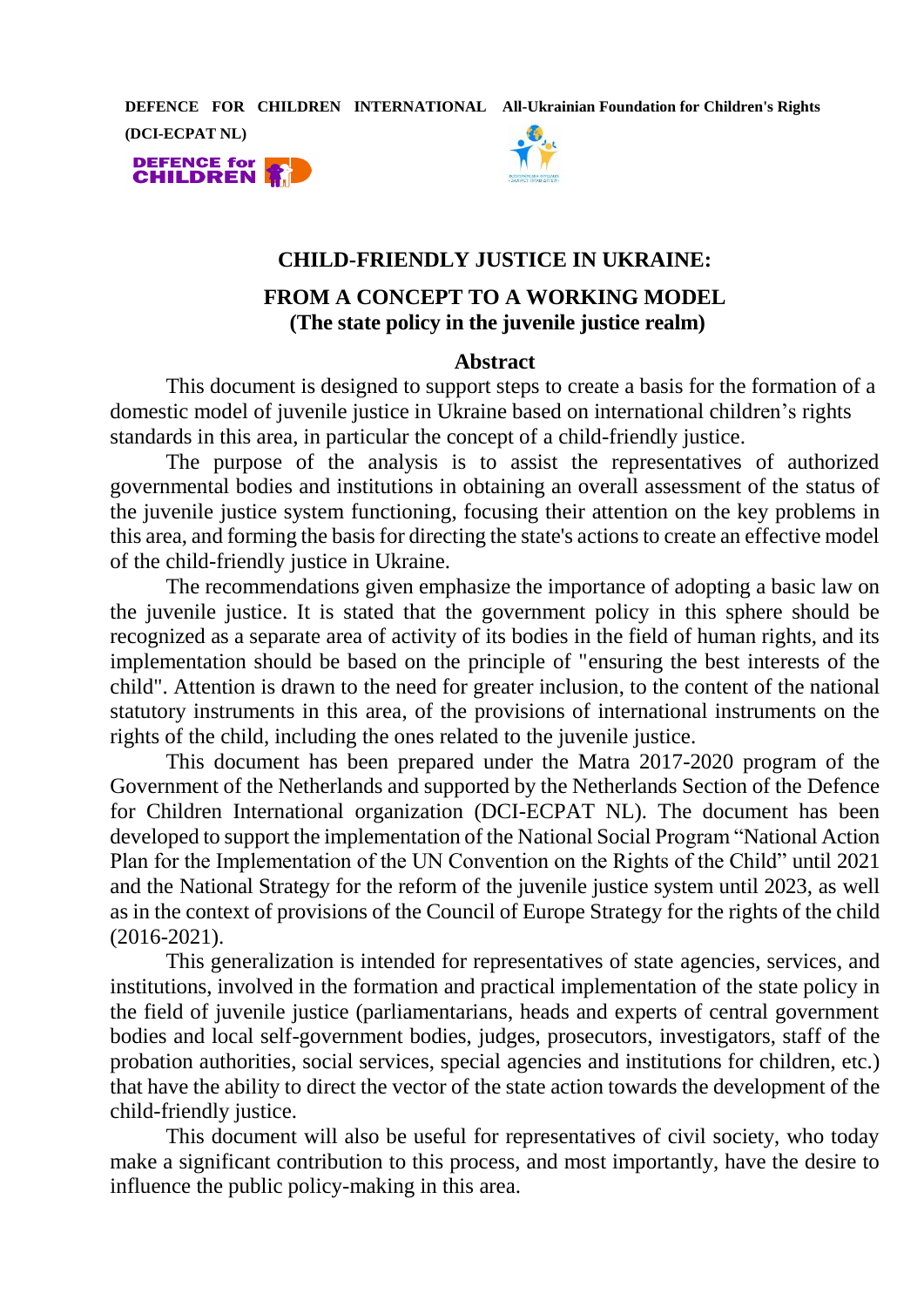# © All-Ukrainian Foundation for Children's Rights © [Defence for Children](https://www.defenceforchildren.nl/wat-doen-we/themas/seksuele-uitbuiting) International - ECPAT NL

# **Contents**

| 1. National model of juvenile justice: current situation and problems of functioning5   |
|-----------------------------------------------------------------------------------------|
| 1.1. Origins of the formation of the state policy on the juvenile justice in Ukraine 5  |
|                                                                                         |
|                                                                                         |
| 1.4. Legal framework for the juvenile justice in Ukraine: the issue of compliance with  |
|                                                                                         |
| 1.5. National practice of the juvenile justice and the role of international standards9 |
|                                                                                         |
| Implementation of the "ensuring the best interests of the<br>child"<br>1.7.             |
|                                                                                         |
|                                                                                         |
| 2.1. Changes in the state approaches to the development of the juvenile justice policy  |
|                                                                                         |
|                                                                                         |
| 2.3. Upgrade of the law enforcement practices in the juvenile justice 16                |
| Approaches to choosing the best child-friendly justice model for<br>2.4.                |
|                                                                                         |
|                                                                                         |
|                                                                                         |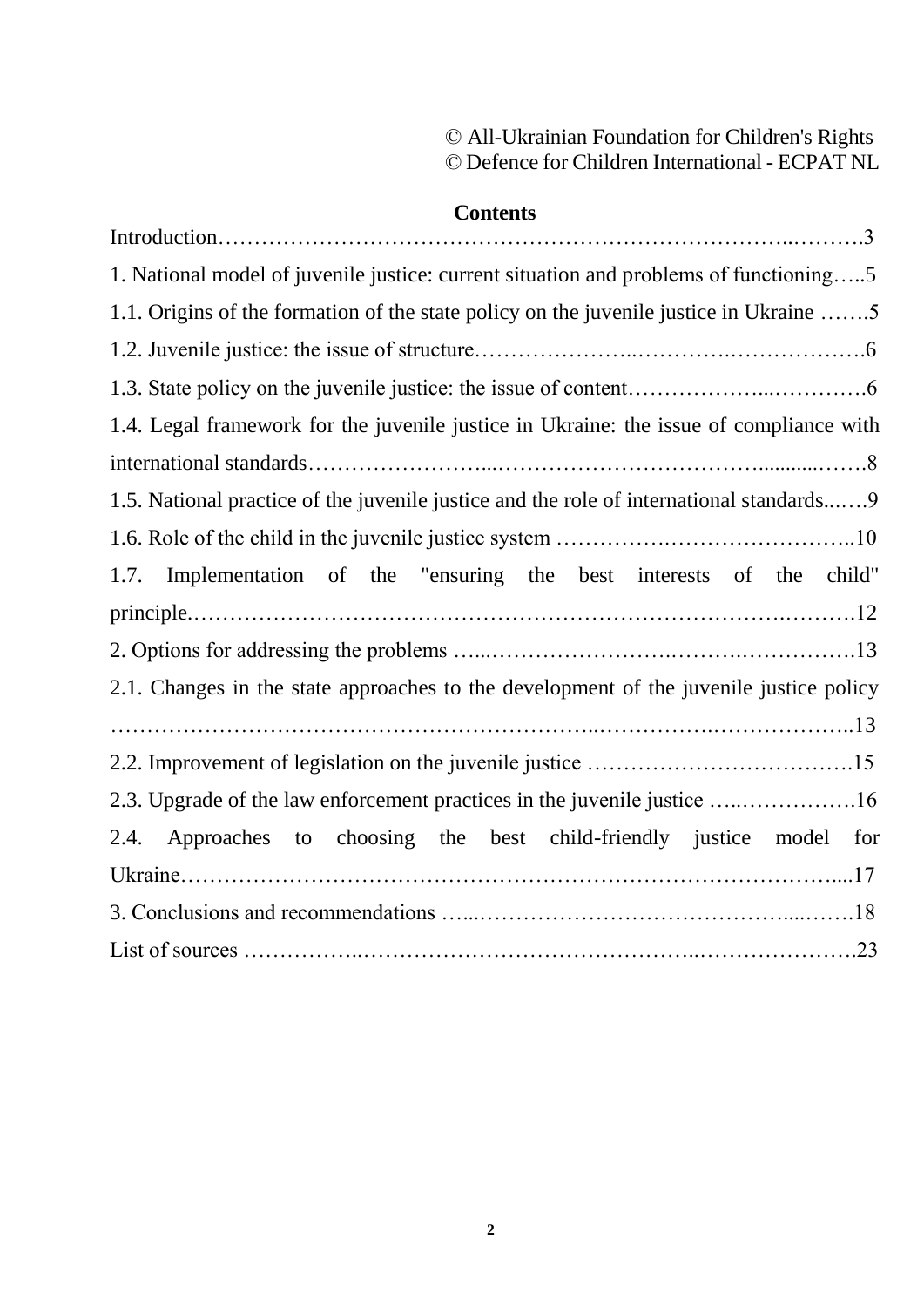#### **Introduction**

Protection of the rights of the child is an integral part of the Ukraine's human rights policy, affecting more than  $7.6<sup>1</sup>$  million children – and these are the citizens of Ukraine only. Every year many children come into contact with the law and the justice system in this or that status: suspects / accused persons, persons who have committed an administrative offense, victims, and witnesses.

Ensuring that all children have access to justice is one of the prerequisites for existence of the rule-of-law state. International standards stipulate that every child should be guaranteed the right to a fair trial and respect for other rights and freedoms, and, taking into consideration the special status of the child, each child should also be provided with special care and assistance, giving priority to the best interests of the child.

That is why in many countries, including Ukraine, measures are being put in place to establish such child protection systems, including the ones related to children in contact with the law, which would be appropriate and adapted to their age, maturity, and development. For example, in recent years Ukraine has ratified a number of international conventions concerning the rights of the child, and a series of measures are being taken to strengthen the protection of children in terms of their right to proper support and care. In addition, a range of program documents are being implemented in the field of the rights of the child (the National Action Plan for the Implementation of the UN Convention on the Rights of the Child) and juvenile justice (the National Strategy for the reform of the juvenile justice system until 2023). Some time ago the national probation service was established and the foundations for specialization of investigators, prosecutors, and judges in criminal cases against minors were laid. With the support of international partners at the level of cities and regions of Ukraine, a series of pilot projects are being implemented to improve the protection of children in conflict / contact with the law.

However, despite the numerous state measures in the area of the rights of the child, both child protection and juvenile justice issues have not yet been properly addressed, in particular through the launch of functioning of a juvenile justice system. They have also not been resolved in accordance with the existing international standards in this field, although this approach at the state level is recognized as the central area of focus for development of the national legislation and the practice of its application in the field of human rights, which is also part of the Association Agreement between Ukraine and the European Union.

Not only the resolutions of the parliamentary hearings held in 2004, 2005, 2007, 2011, 2014, 2016, and 2017 are indicative of the deficiencies of the state policy in the field of the rights of the child. Alternative reports on the implementation of the provisions of the UN Convention on the Rights of the Child in Ukraine for 2002–2008, 2012–2016, and 2011–2018, and the Concluding Observations of the UN Committee on

<sup>1</sup> Excluding the temporarily occupied territory of the Autonomous Republic of Crimea and the city of Sevastopol.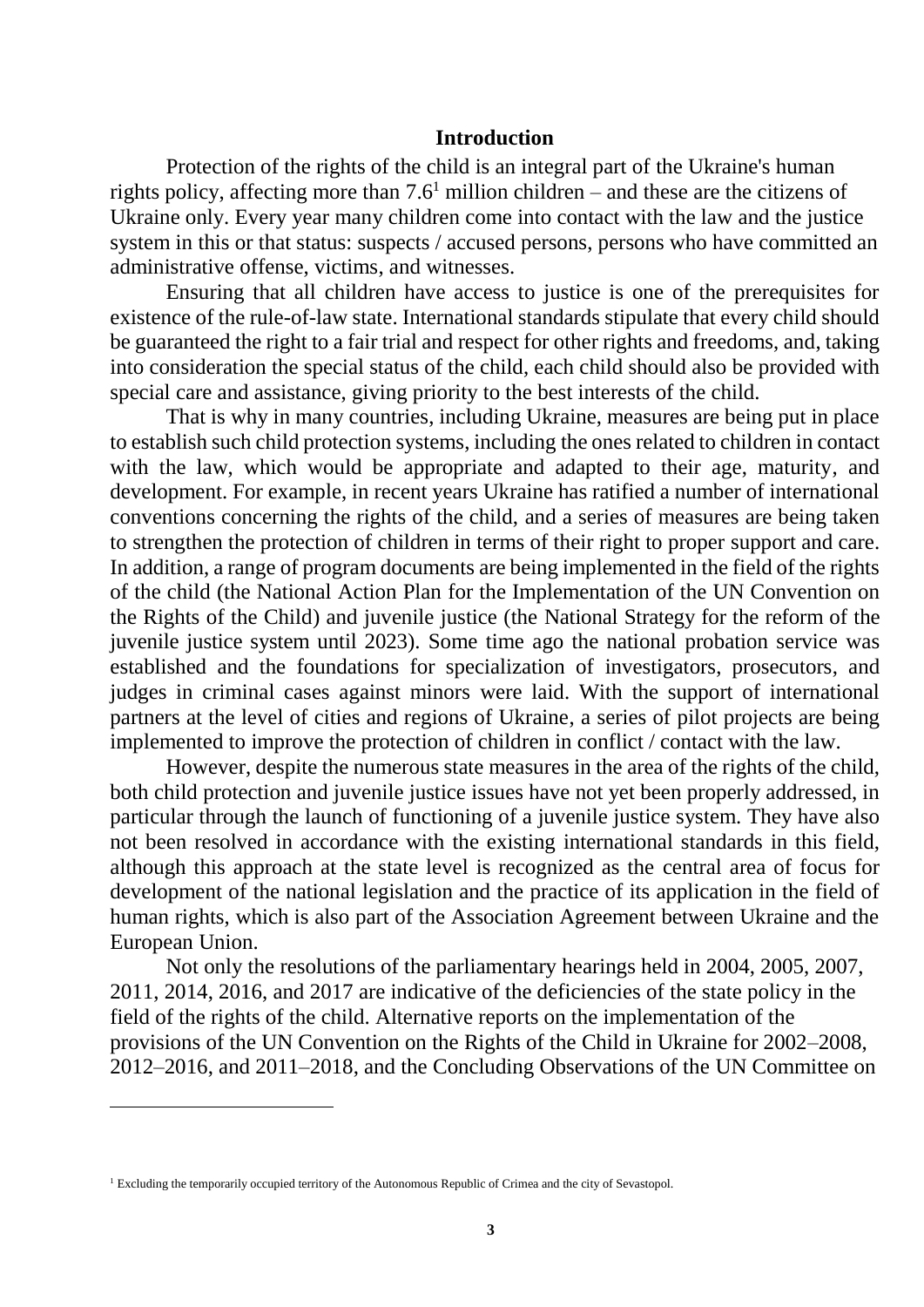the Rights of the Child on Ukraine submitted by it in 2002, 2007, and 2011, also highlight the existing systemic pain points.

The state of provision of children's rights in Ukraine was particularly affected by the aggravation of the socio-economic situation in the country due to the Russian aggression in 2014–2015, which forced the legislator, aiming to prevent a financial catastrophe and to create preconditions for an economic growth in Ukraine, even to cut down some social support programs for children.

That is why the shortcomings that exist in this area do not allow characterizing the attitude of the state and its bodies and agencies towards the child in conflict / contact with the law as the one aimed at giving top priority to the best possible ensuring of the child's interests and protecting his or her rights, including through the reintegration of the child instead of punishment and isolation. Moreover, such measures are not only quite costintensive for the budget, but also ineffective for crime prevention.

And the proper development of our country as a democratic and a rule-of-law state depends, of course, on the due resolution, based on the fairness and humanism, of the issue of protection of children's rights and arrangement of a juvenile justice in Ukraine, which would meet the international standards in this field. The prospects for the country's membership in the European Union also depend on this. Thus, at the level of the Concept of the National Social Program "National Action Plan for the Implementation of the UN Convention on the Rights of the Child" until 2021, it is determined that the process of Ukraine's accession into the European Union provides for the implementation of European standards and approaches to the enforcement of the rights of the child.

That is why this document should help representatives of the state, involved in the formulation and implementation of the state policy on the juvenile justice, to develop a vision of optimal ways for Ukraine to implement its own model of juvenile justice, based on the generally recognized international standards of children's rights in this field – in particular, the concept of the child-friendly justice.

According to the study made, exactly the concept of the child-friendly justice is one of the up-to-date and most humane among the juvenile justice models. This concept is recognized as one of the most effective at the level of international bodies and many countries, including the countries of the European Union. Because of its adaptation to the needs of children in accordance with their age, maturity, and development, the childfriendly justice is able to ensure the effective protection of the rights of the child in conflict / contact with the law, to contribute to the resolution of a range of legal and social problems of such a child, and, which is equally important, to protect the interests of the community and society.

According to the deep-rooted conviction of national and international experts who participated in the preparation, review, and elaboration of this document, the implementation in Ukraine of the concept of the child-friendly justice will result in the creation of a valid and efficient model of the juvenile justice, which would be truly childfriendly. Its implementation will undoubtedly help raise the protection of the rights of the child in conflict / contact with the law to a qualitatively new level and further promote and uphold the enforcement of human rights and freedoms in Ukraine.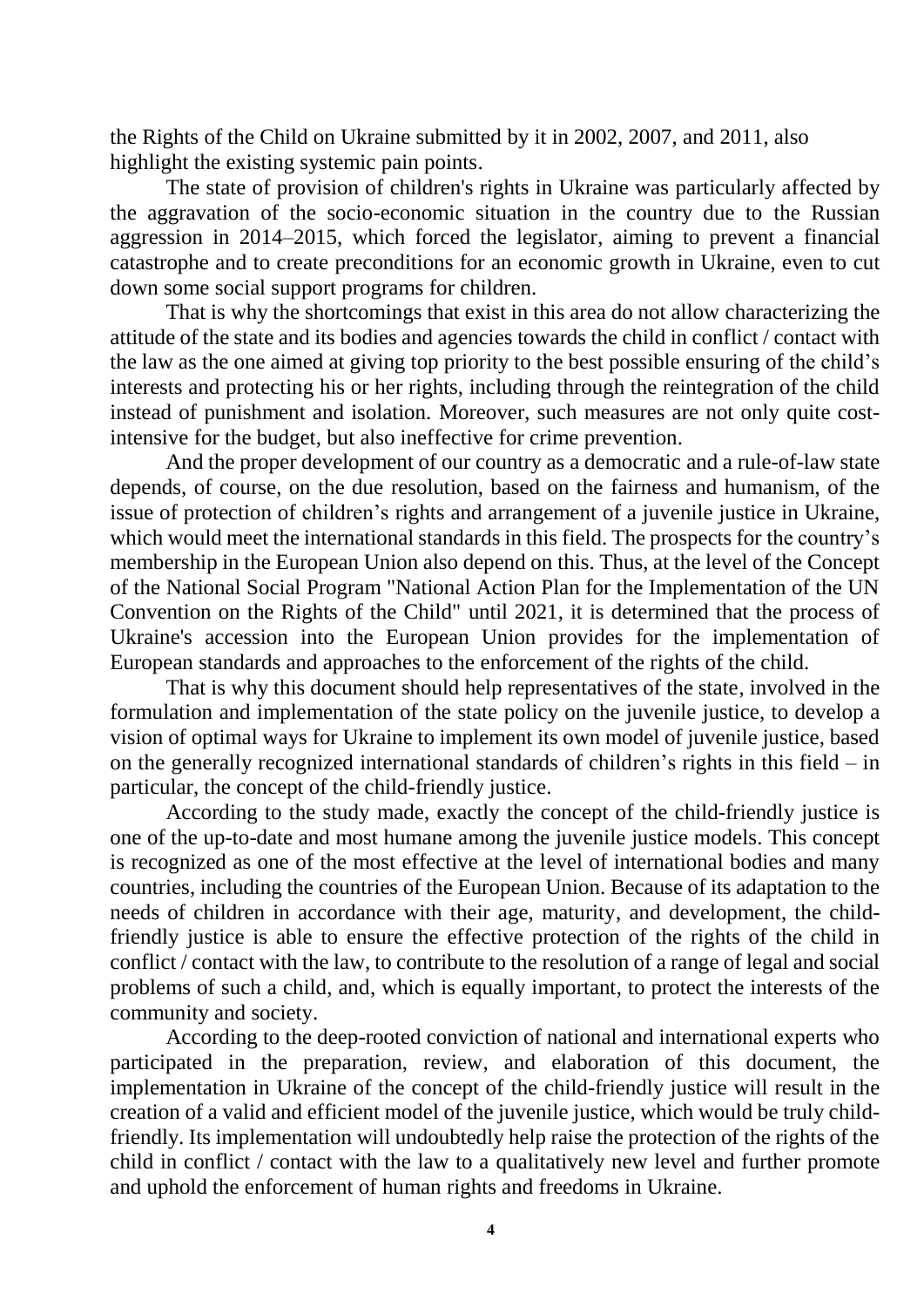Upbringing of children depends entirely on the attitude of the adults, not the attitude of the adults towards the problems of upbringing.

*Gilbert Chesterton* 

#### **1. National model of juvenile justice: current situation and problems of functioning.**

# **1.1. Origins of the formation of the state policy on the juvenile justice in Ukraine.**

The juvenile justice issue is not something essentially new to the law and legal practice of Ukraine. Attempts to resolve these issues were initiated more than one hundred years ago. The Statute of Criminal Proceedings of 1864 provided for the existence of special rules and procedures for dealing with minors in the proceedings. Starting from the beginning of the 20<sup>th</sup> century, special juvenile courts were established in Kharkiv, Kyiv, Odessa, Katerynoslav, and Mykolaiv. During the Soviet period, there were special commissions on juvenile delinquency. In 1971, the Criminal Procedure Code of Ukraine of 1960 was supplemented with a separate section "Proceedings in juvenile delinquency cases". With the advent of independence in 1991, Ukraine ratified the UN Convention on the Rights of the Child, and the Concept of the Judicial and Legal Reform in Ukraine in 1992 provided for the establishment of courts for consideration of family law cases and cases on minors.

Finally, the Criminal Procedure Code of 2012 introduced the specialization of investigators, as well as courts on the consideration of criminal proceedings concerning minors, while in 2017 the National Strategy for the reform of the juvenile justice system until 2023 was approved.

Therefore, paying special attention to the rights of children in the sphere of justice administration is a tendency inherent in the process of development of both the state and the law in Ukraine. It should also be considered as a reflection of the formation of our state as a European-type country, which is set up based on the principles of humanity and justice, as well as on the priorities of the universally recognized human values.

#### **1.2. Juvenile justice: the issue of structure.**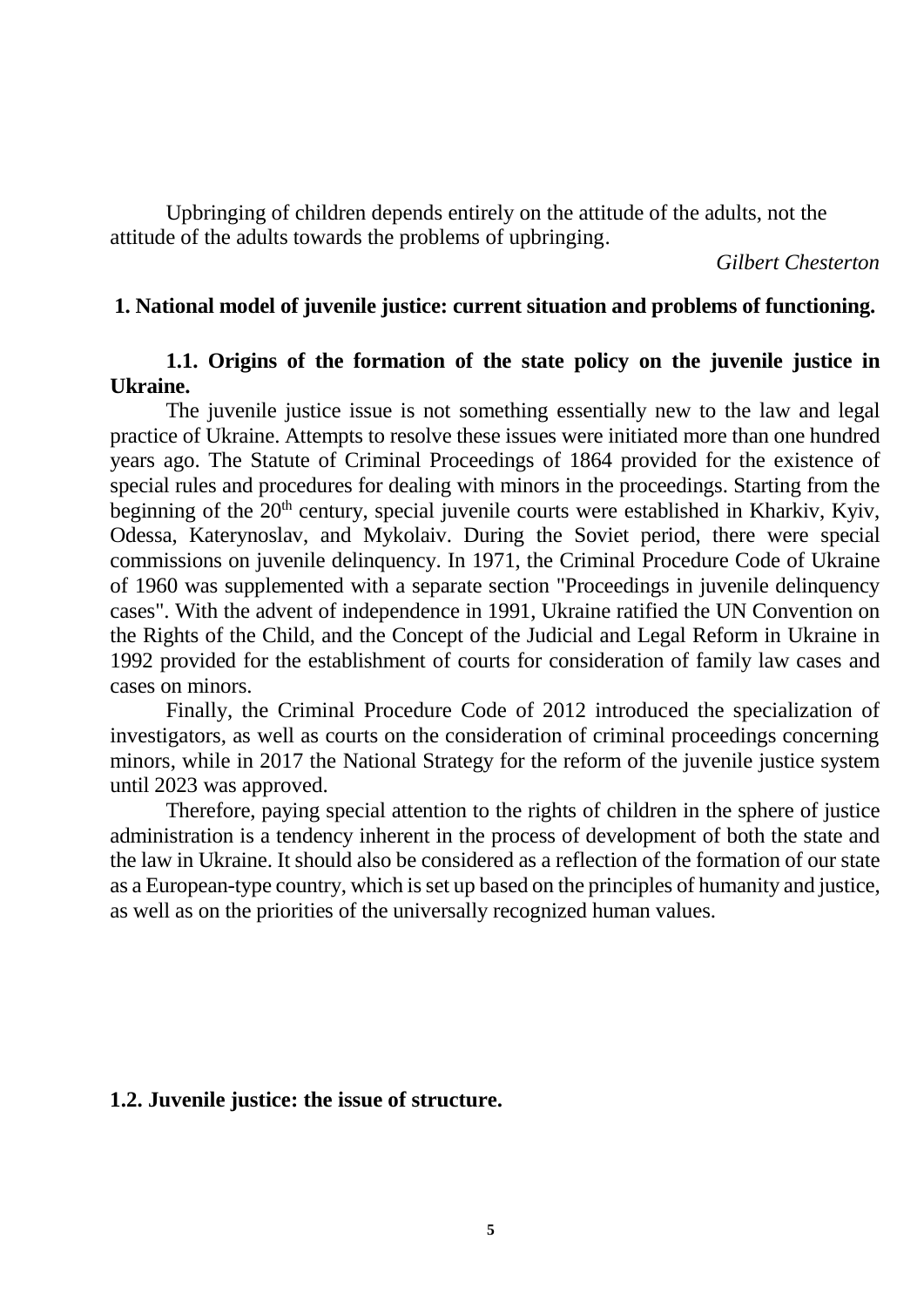When it comes to the juvenile justice, it should not be linked with a court and its activities only. In the broad sense, which is supported by a number of major international instruments in this sphere, the juvenile justice should cover the issues of both organization of the judiciary (the central body of this system) and the functioning of related institutions (advocacy, prosecutor's office, bodies of the pre-trial investigation, probation agencies, social services, and special institutions for children). That is why, in the process of formulation of the state policy in this field, it is expedient to consider the juvenile justice as a system designed to guarantee every child the right to a fair trial and respect for his or her other rights and freedoms. And this system should be operated on the rule-of-law principles in accordance with the European standards.

As for the content, such concepts as "the juvenile justice" or "the system of justice for children" are also used as a synonym for the "system of justice for minors" word combination, in particular in the legislation. At present, interpretation of the juvenile justice in Ukraine is mainly associated only with institution of criminal proceedings against a minor. However, taking into account the approaches of the European Court of Human Rights (Engel v. The Netherlands), certain safeguards specific to criminal charges within the meaning of the Convention for the Protection of Human Rights and Fundamental Freedoms may apply during the consideration of a specific category cases involving administrative offenses. At that, the provision of such safeguards to minors is quite relevant, as administrative offenses are quite widespread among them<sup>2</sup>, which would be aligned with guarantees of the rights of the child in the event of criminal charges (Articles 37, 40 of the Convention on the Rights of the Child).

Such an approach requires a broader understanding of the content of the juvenile justice concept, which goes beyond the borders of criminal justice and criminal punishment only. In addition, when considering criminal cases, the court does not always pay attention to the issues of civil and family rights of the child involved in the legal proceedings.

# **1.3. State policy on the juvenile justice: the issue of content.**

The state policy in the field of juvenile justice, which is a reflection of the fulfillment of Ukraine's obligations under the ratification of the UN Convention on the Rights of the Child and a number of other international treaties in this sphere, has its own specificity and peculiarities.

Thus, it is simultaneously linked to both the state policy on the rights of the child and the state policy in the sphere of justice in general. And such a linkage of the juvenile justice with other equally important and topical issues in the sphere of human rights does not contribute to the vision of it as an independent area of activity of the Ukrainian authorities. There is certain dissipation of efforts and resources that should have been persistently focused on improving the juvenile justice realm.

<sup>&</sup>lt;sup>2</sup> According to the State Statistics data, these offenses were committed: in 2016 – with respect to 13,878 minors; in 2017 – with respect to 12,661 minors; in 2018 – with respect to 10,477 minors.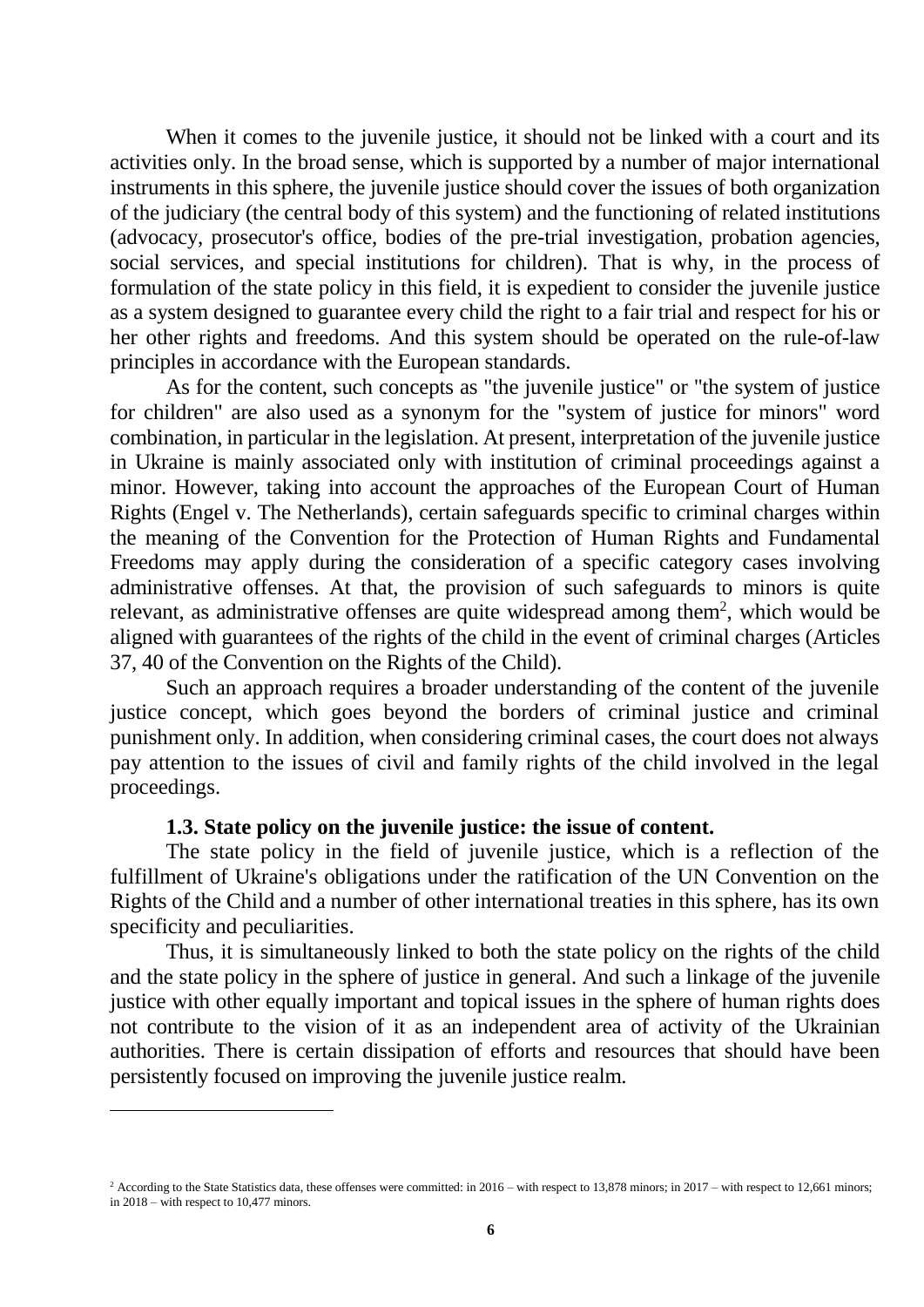In particular, this can be confirmed by the provisions of six general and special concepts and programs in the sphere of human rights and justice administration, not implemented or only partially implemented in Ukraine over the last almost twenty-seven years, which included issues related to the juvenile justice. At some point, the concern about such a slow pace of reforms in the juvenile justice system in Ukraine was also expressed by the UN Committee on the Rights of the Child.

The plan of implementation of the National Social Program "National Action Plan for the Implementation of the United Nations Convention on the Rights of the Child" for the period until 2021 foresees the development of a system of justice for children through working out a corresponding draft law in 2019. However, taking into account the fact that 2019 is a year of the intensive political activity in Ukraine, the implementation of this idea may again be postponed for an indefinite period.

In addition, since the juvenile justice concerns a special category of persons – children, it should have certain meaningful specificity – particularly in relation to the purposes of the child's treatment, as well as the content of the practices and procedures for such treatment, which is a requirement of the international standards – in particular, the UN Convention on the Rights of the Child.

The existing problems in the formation and implementation of the state policy on the juvenile justice mainly concern the insufficient reflection of this specificity in its content, directions, and measures for its implementation.

This results in a situation where the state policy in this sphere is insufficiently effective, while the domestic legislation on the juvenile justice does not fully comply with the requirements of international instruments in this field.

Therefore, the lack of deliberate, consistent, and systemic involvement, at the state level, of the legislative, executive, and law enforcement agencies in implementing new and improving existing practices and procedures, aimed at the best possible protection of the interests of the child, does not lead to the proper protection of the rights of children in contact with the law.

In addition, the economic factor of preventing juvenile delinquency and the financial effectiveness of certain measures of influence (especially detention in prisons and juvenile correctional facilities) are not always taken into consideration when developing programs, decisions, and regulatory changes. Interests of the community and society in terms of security and social peace are also not always taken into account. Consideration of these aspects, on the one hand, can save funds from the local and state budgets, and on the other hand, can become an effective factor in expanding forms and mechanisms of re-socialization of children in conflict with the law.

And although the Ukrainian Government notes that the state has achieved significant results in ensuring children's rights, however, these measures are not enough, as evidenced in particular by the study of the Alternative Reports on the Implementation by Ukraine of the provisions of the UN Convention on the Rights of the Child for 2002-2008, 2012-2016, and 2011-2018 (draft), "Analysis of the National Legislative Framework of Ukraine on the current system of protection of children in conflict with the law" (Defence for Children International (DCI-ECPAT NL) – the All-Ukrainian Foundation for Children's Rights), as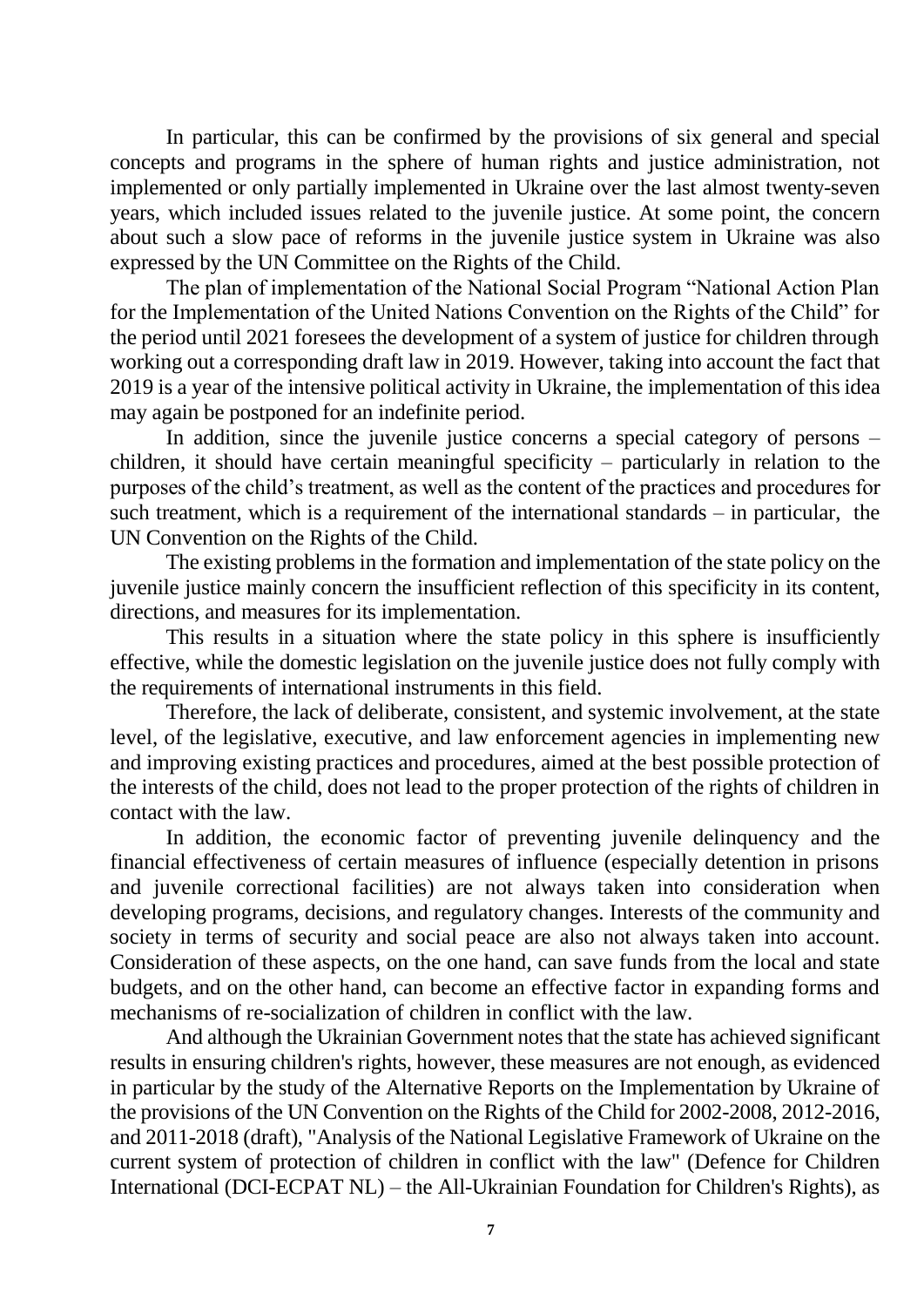well as the Concluding Observations of the UN Committee on the Rights of the Child concerning Ukraine, which were provided by the Committee in 2002, 2007, and 2011 following the submission of periodic reports by our country.

As a result, we can see a situation where the administration of the state policy in this area, while formally ensuring the implementation of international standards for the protection of the rights of the child, still has not led to the creation of an effective mechanism for their protection in Ukraine, including through the formation of a system of justice for children, based on to the best international standards and practices.

### **1.4. Legal framework for the juvenile justice in Ukraine: compliance with international standards.**

The peculiarity of the legal framework for the juvenile justice in Ukraine is the fact that children's rights and their guarantees, establishment of procedures for dealing with a child during the criminal proceedings, and grounds for application of coercive measures and legal liability must be determined solely by the laws of Ukraine (Article 92 of the Constitution of Ukraine). And although international legal treaties are also a part of the national legislation in this sphere, but only those ratified by the Verkhovna Rada of Ukraine (Article 19 of the Law of Ukraine "On International Treaties of Ukraine").

This circumstance in a certain sense decelerates the update of the legal framework for the juvenile justice in Ukraine and the process of bringing it in line with those international standards (the UN and Council of Europe guiding principles, the UN Standard Minimum Rules, etc.), which do not have the status of the ones ratified by the Verkhovna Rada of Ukraine. Their provisions are not included in the provisions of the national legislation. Only recently there appear official documents of the Government, where these statutory instruments get the status of standards in the juvenile justice sphere. However, they still do not have the status of a source of law, which deprives them of any regulatory influence on the relationship in this area and actions of the authorized persons.

Taking into account the above-mentioned peculiarities of the legal framework for the juvenile justice in Ukraine, references to international standards, which do not have the status of the ones ratified by the Verkhovna Rada of Ukraine, in the subordinate statutory acts (as a rule, these are a resolution or an order of the Cabinet of Ministers of Ukraine and letters of the highest judicial authorities) do not ensure the bringing of the national legislation in this sphere in line with the relevant international standards. Although at the official level, the Government has declared the position that regulations and provisions of international documents of a universal and regional nature should become a legal platform for standards in the juvenile justice sphere.

The Government notes that a number of statutory instruments have been adopted in recent years (the new Criminal Procedure Code, the Law of Ukraine "On Probation", etc.), aimed at improving the legislation on the protection of the rights of children, including minors, who are in conflict with the law. However, along with this, the Government acknowledges that there is still a range of problems that need to be resolved by Ukraine's implementation of the country's international obligations, in particular those that are conditioned by the ratification of the UN Convention on the Rights of the Child.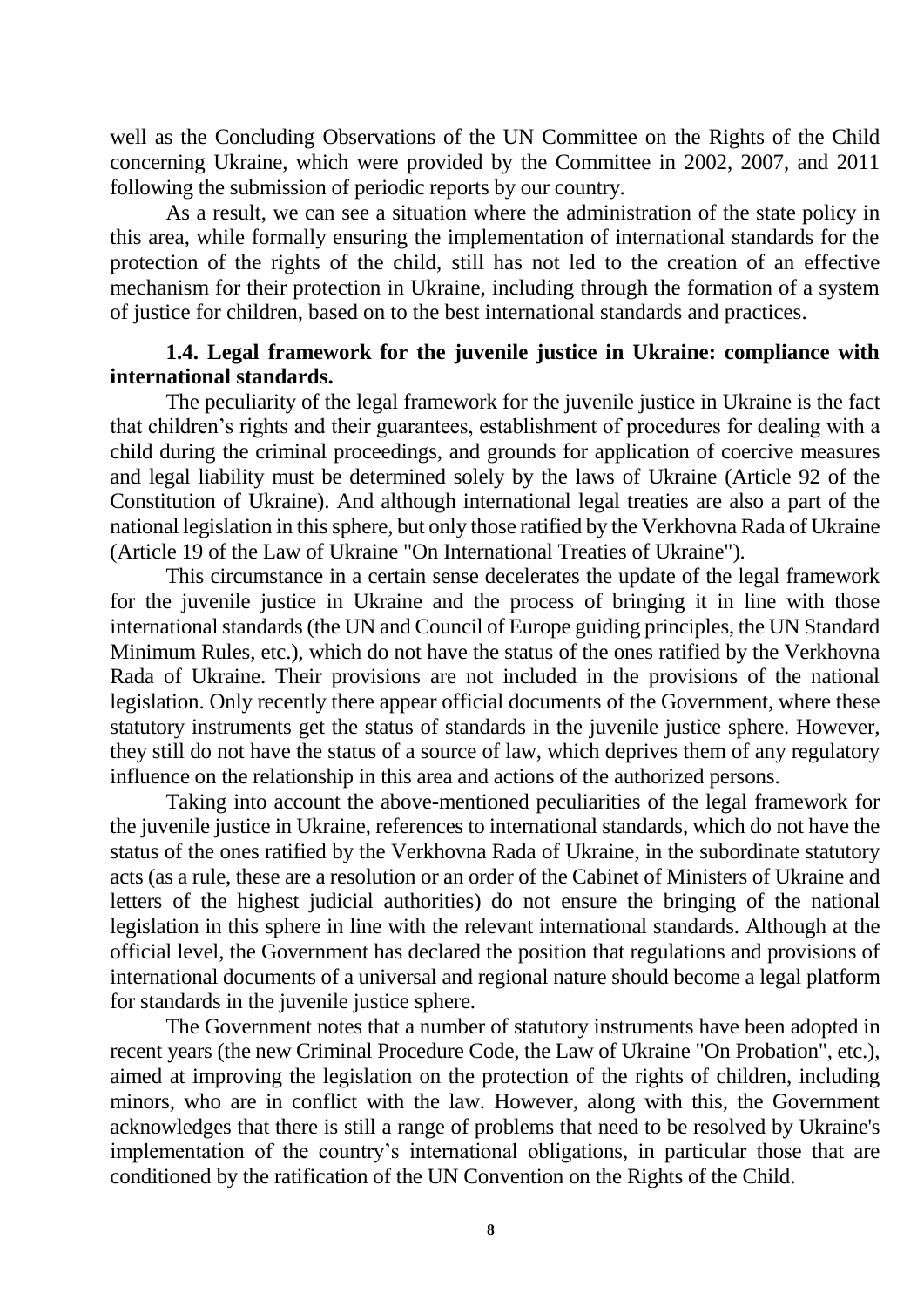The position of the public (Alternative Reports on the Implementation by Ukraine of the provisions of the UN Convention on the Rights of the Child for 2002-2008, 2012- 2016, and 2011-2018) and international institutions (Concluding Observations of the UN Committee on the Rights of the Child concerning Ukraine) regarding these deficiencies is more negative. In particular, the Alternative Report on Ukraine's observance of the provisions of the UN Convention on the Rights of the Child for the period from 2011 to 2018 indicates that both national legislation and practice do not contribute to the implementation of the ratified international treaties.

In addition, despite the upgrade, the current Ukrainian legislation does not contain definitions of, and does not define the content of, such categories as "juvenile justice", "child-friendly justice", "justice on minors", "juvenile judiciary", "children in conflict with the law", "children in contact with the law", etc. This does not allow to fully develop the approaches to solving problems related to the implementation and protection of the rights of these categories of persons, which fact does not contribute to the protection of the rights of the child in Ukraine.

This is the evidence to the fact that the legal and regulatory aspects of the state policy on the juvenile justice ensures the consolidation of the existing standards and peculiarities of the justice with respect to children in the national statutory instruments on a nominal basis only. Such a situation does not contribute to the formation of an effective mechanism for the protection of the rights of the child in Ukraine and the implementation of international (including the European ones) standards, practices, and approaches to ensuring the rights of the child in the practical activities of the authorized state bodies.

There are separate concerns about the state of justice regarding the consideration of cases on administrative offences (proceedings on such cases are regulated by the Code of Ukraine on Administrative Offenses). As for this Code, it is acknowledged by the Government that the existing procedures for instituting administrative actions are, to a great extent, obsolete, and the rights of persons being brought to administrative liability (while the importance of these rights is noted in a number of international documents) are not provided for by this Code. This situation needs to be resolved in a proper way.

### **1.5. National practice of the juvenile justice and the role of international standards.**

A court is the central chain link of the juvenile justice system, which fact stipulates the attention of the judicial branch to the issues of peculiarities in consideration of cases concerning minors – and this situation is reflected in the relevant programs (for example, in 2012, the Supreme Court of Ukraine, with the support of Agriteam Canada, concluded an agreement on implementation of the project "Reform of the Criminal Justice System for Juveniles in Ukraine), judgments and letters of higher courts, which are widely used in practice. But in many cases these programs are already completed and the acts are outdated and do not sufficiently take into account current international standards.

For example, the relevant Resolution by the Plenum of the Supreme Court of Ukraine "On the Practice of application of the laws on juvenile crimes by the courts of Ukraine"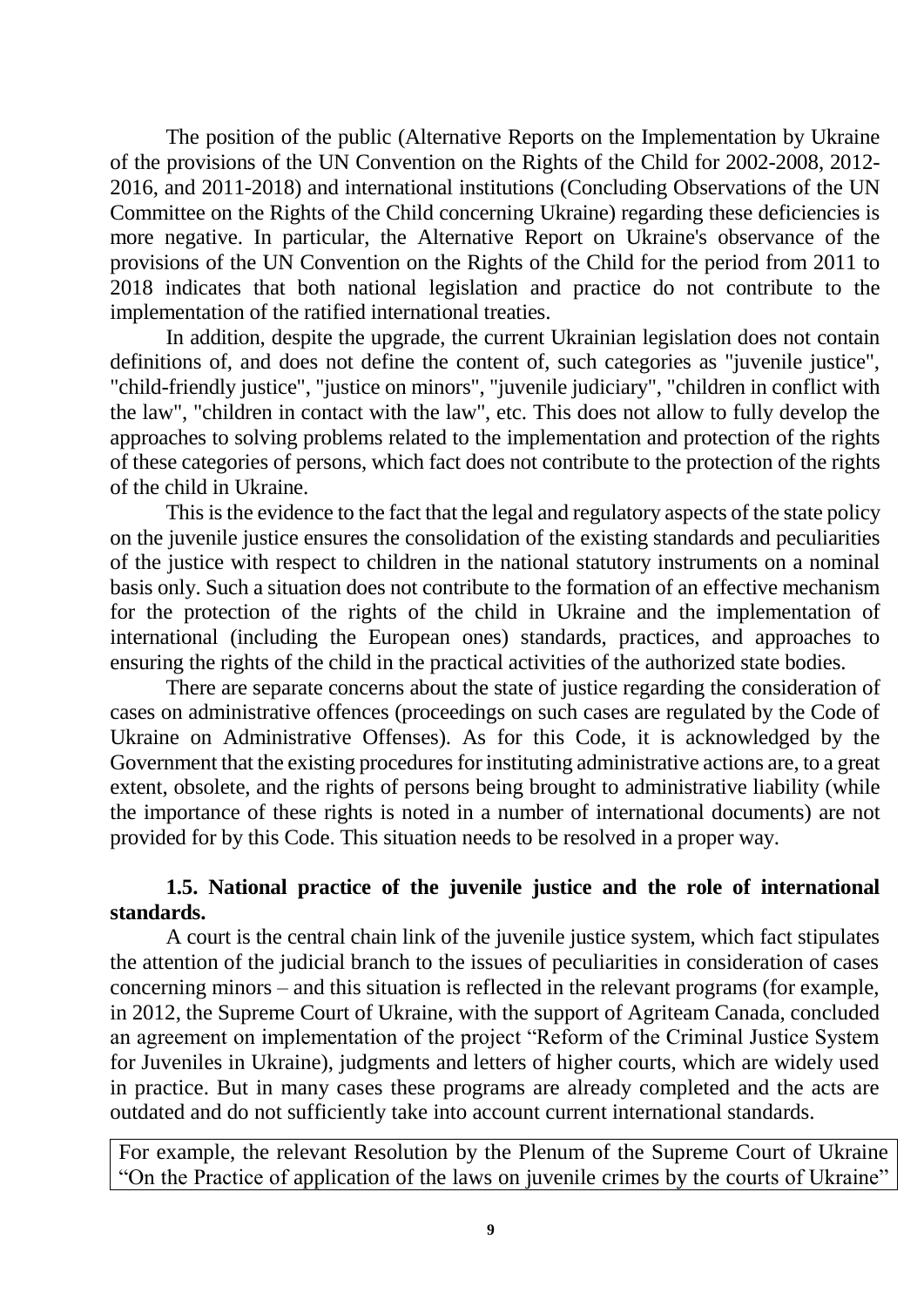was issued on April 16, 2004, even before the new CPC came into force in 2012. However, it does not take into account both the new peculiarities of pre-trial investigation and judicial consideration of criminal proceedings concerning minors in the present-day conditions and the international standards for dealing with this category of cases. In its turn, the letter of the Superior Specialized Court of Ukraine for civil and criminal cases "On the practice of administration by the courts of criminal proceedings involving minors", dated January 16, 2017, contains a reference to the international standards in the field of the protection of children's rights, but, as of today, it is quite difficult to determine the role of such document in the law enforcement practice. Moreover, it does not address a number of problematic issues related to the administration of criminal proceedings involving minors.

In the opinion of the Ministry of Justice of Ukraine, existing problems in the sphere of administration of the law are caused by the imperfection of the national legislation. In addition, these problems are a result of the lack of systemacity in the activities of bodies and agencies on minors and their interaction with each other. Such a situation does not contribute to the formation of common and, most importantly, well-grounded approaches regarding the work with juvenile offenders.

At the governmental level, the ineffective inter-sectoral coordination in the integrated resolution of problems, related to the enforcement of children's rights, retarding the modernization of the existing system, is recognized as a weakness in the system of measures aimed at preventing offenses among children.

In turn, although showing certain results, the activities of the Interagency Coordination Council on Juvenile Justice, which was established in 2017, are of advisory and non-regulatory nature.

It is recognized by both the Government and public organizations that the mechanism of interaction between executive authorities and non-governmental organizations, engaged in the protection of children's rights, is not sufficiently effective.

Thus, there is a systemic crisis in the management of the process of formation and especially of the implementation of the state policy on the juvenile justice. And this does not take into consideration a number of disadvantages, related to non-compliance with the requirements of the international standards on the staff training in this field, since these international standards greatly emphasize the need for special training of all officials involved in the administration of the juvenile justice (the "Beijing Rules").

### **1.6. Role of the child in the juvenile justice system.**

There is another problem that can be diagnosed in the context of the state policy on the juvenile justice – this is the nature of the child's participation in the administration of justice. This is in particular the requirement of Article 40 of the Convention on the Rights of the Child.

For example, in the content of the regulations, rules, and procedures of the juvenile justice and actions of authorized persons of the state, there is still a reflection of the wellknown Roman law doctrine of "parens patriae" ("parent of the nation in law"), where the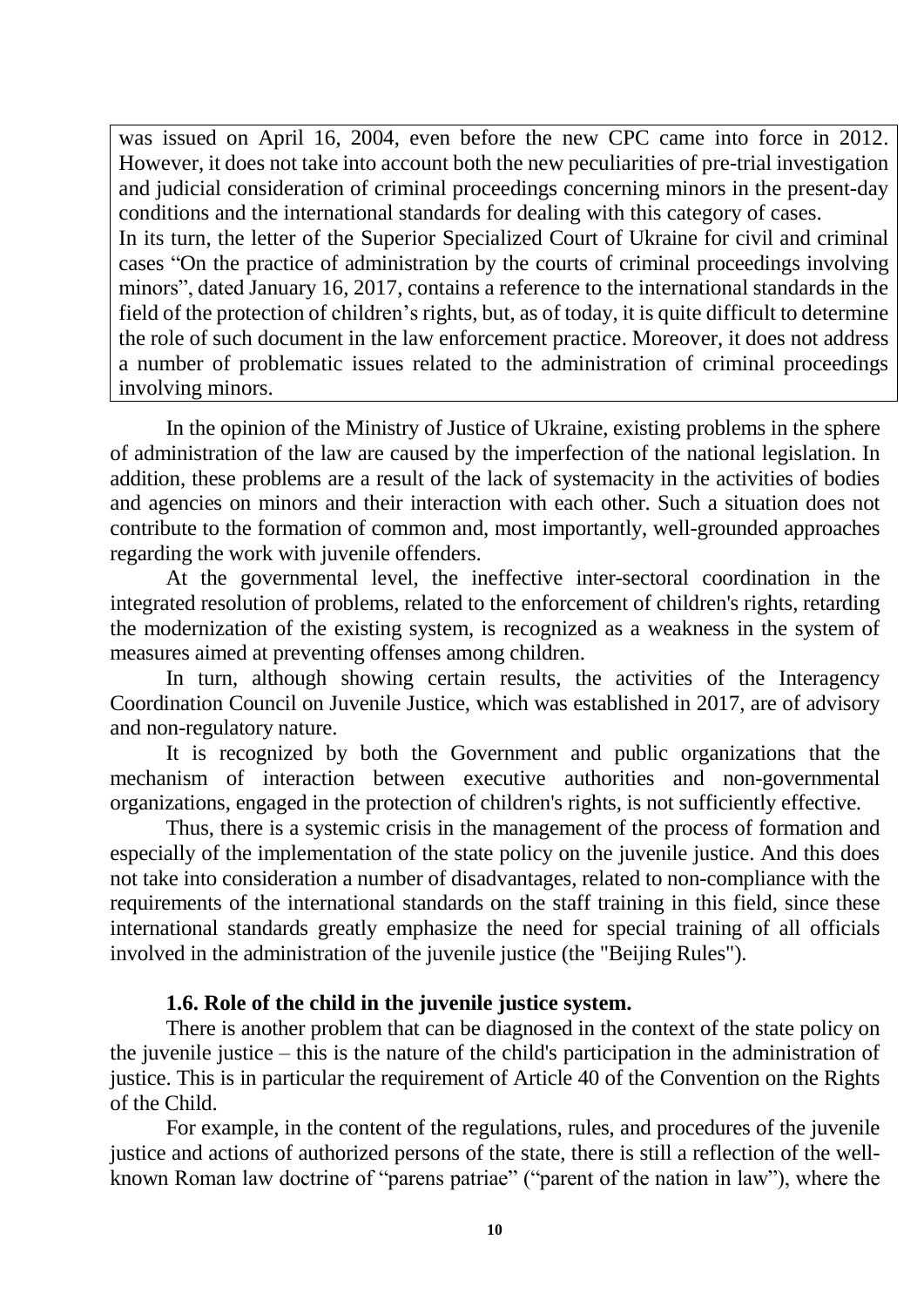state is recognized as the main caretaker of children. The consequence of implementation of such doctrine in the public policy, law, and practice is, in particular, the inactive nature of the child's participation in the consideration of his or her case, as well as the failure to take the child's opinion into account when making a decision regarding this child.

The fact that the existing system of protection of the rights and interests of the child in Ukraine is based on the approach to the child as an object of influence, and the child is being considered as an object of protection, and not a legal actor, has been taken into consideration by both the Government and human rights organizations. This is directly reflected in the state policy, legislation, and practice of its implementation.

Such a situation does not correspond to the current concept of children's rights, where, among the categories of rights provided for in the Convention on the Rights of the Child, there is a category of participation that defines children as legal actors and not the objects of protection.

The attitude of children and youth towards public authorities as a whole is an example of projection of this problem. Children and young people show low levels of credence to these institutions, especially the police and courts. For instance, on a scale from one to five, where 1 is a complete distrust and 5 is an absolute trust, the indicators of credence of young people are as follows: the Verkhovna Rada (1.81), political parties (1.85), the Government (1.87), courts (1.98), the President (2), local authorities (2.37), civil society organizations (2.38), the police (2.43), the media (2.55), army (2.86), volunteer movements (2.98), and church (2.99). None of these institutes has surpassed the average mark of 3 at the national level<sup>3</sup>. In another study on a 5-point scale, the level of trust was as follows:

Towards courts: from 0 to 2 - 66.44% of minors interviewed,  $3 - 17.42\%$  of respondents, and  $4$  to  $5 - 16.13\%$  of respondents;

Towards the police: from 0 to  $2 - 61.9\%$  of the juvenile respondents,  $3 - 21.94\%$ of respondents, and 4 to  $5 - 16.77\%$  of respondents<sup>4</sup>.

It is entirely reasonable that such distrust is explained by the deficiencies in the functioning of the justice system, with children participating in it, and the system of dealing with minors in general, since both of these systems are not child friendly.

#### **1.7. Implementation of the "ensuring the best interests of the child" principle.**

The UN Committee on the Rights of the Child attributes this principle to the list of the leading principles of the comprehensive policy on the administration of juvenile justice. The latest official acts of the Government also recognize ensuring the best interests of the child as a top-priority ground for the formation and implementation of the child-friendly justice.

Ukrainian "Generation Z": Attitudes and Values – the nationwide poll "Youth of Ukraine 2017". URL: [http://neweurope.org.ua/wp](http://neweurope.org.ua/wp-content/uploads/2017/11/Ukr_Generation_ukr_inet-2.pdf)ontent/uploads/2017/11/Ukr\_Generation\_ukr\_inet-2.pdf.

<sup>4</sup> N.V. Ortynska. Legal status of a minor: theoretical and legal research: dissertation for Doctor of Juridical Science. Lviv, 2017. 524 p.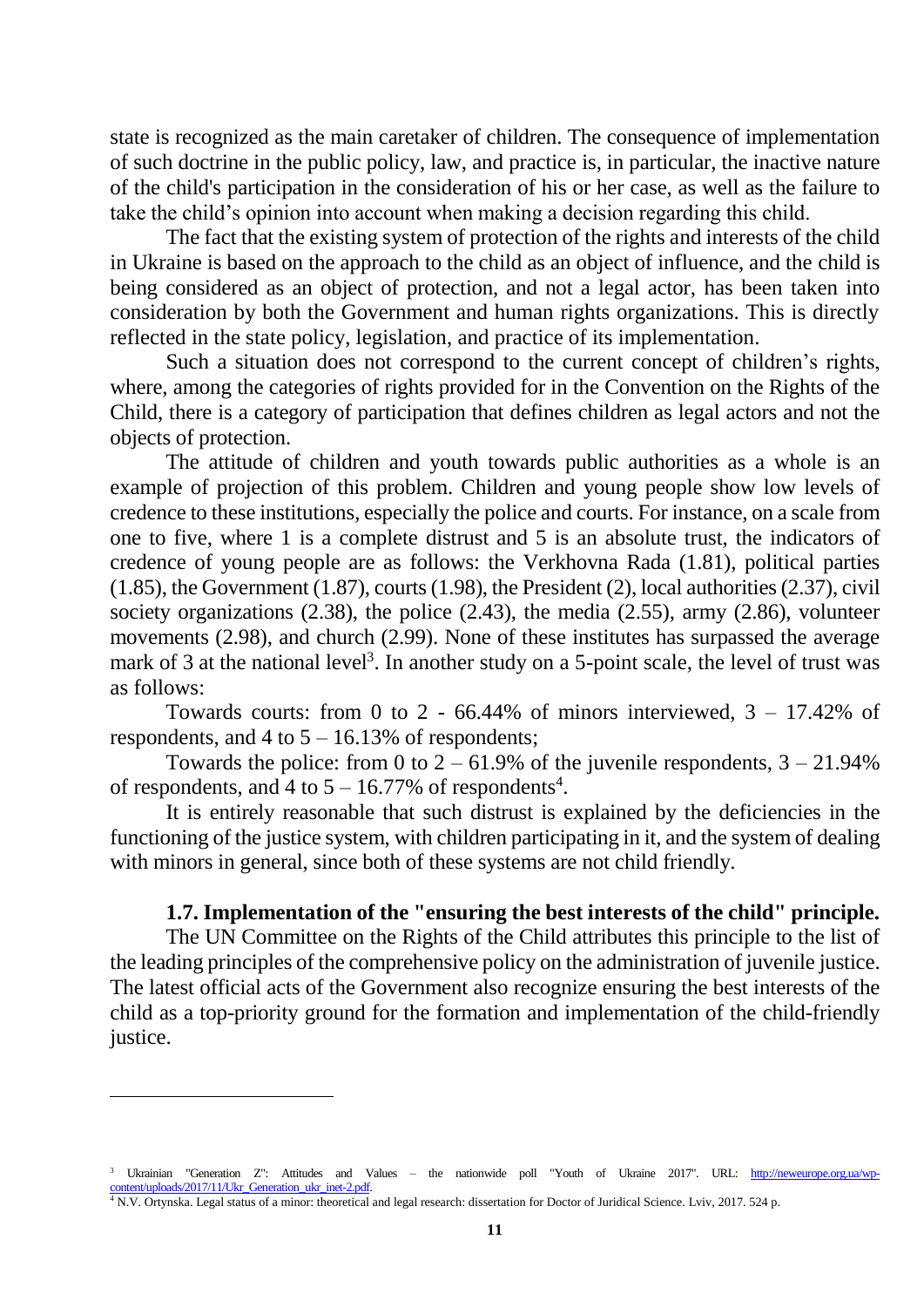A peculiarity of this principle is also a fact that it must simultaneously be implemented both in the content of the state policy on juvenile justice, the provisions of legislative and by-law acts in this field, and in the content of practical activities of authorized entities dealing with children in conflict / contact with the law. This involves incorporating appropriate mechanisms (practices and procedures for the treatment of minors) into the statutory instruments and developing a system of criteria and algorithms for evaluating the interests of the child by authorized actors (such as judges, social workers, etc.).

And although this provision is mentioned, in particular, in the Law of Ukraine "On the Protection of Childhood", it is virtually non-existent in its further meaningful implementation in the statutory instruments, related to the juvenile justice, or is not included into the list of criteria for evaluation of the best interests of the child in these statutory instruments.

Therefore, it has not found its proper consolidation and implementation in the national legislation and the practice of its application.

The UN Committee on the Rights of the Child observes that the application of the principle of the best interests of the child should be based on the obligation to systematically consider, by each legislative, administrative, or judicial body or institution, how their decisions and actions affect or may affect rights and interests of children. The best interests of the child are a complex concept that covers the child's interests themselves and concerns the child in the context and connection with his or her family and the community. That is why the "safeguarding the best interests of the child" should be conducted on a multidisciplinary (comprehensive) and fast (within a reasonable time) basis and be as easy as possible for the child.

Unfortunately, the Government acknowledges the fact that, despite the existence of legislative provisions for taking the views of the child into account, there is no mechanism to ensure the best interests of the child in the process of the state policy planning. In addition, the problem of implementation of this principle is connected with the fact that drafts of statutory instruments are not reviewed for compliance with the principles of the Convention on the Rights of the Child.

> The best way to make children good is to make them happy. *Oscar Wilde*

#### **2. Options for addressing the problems**

Introduction of an effective model of the juvenile justice in Ukraine is associated with a number of problems that require taking various measures of legal, organizational, socio-economic, and ideological nature. But most of all, it concerns the need to change the approaches of the state and its legislative, judicial, and executive authorities to the formation and implementation of the policy in this field and changes in the national legislation, as well as to practical activities in the sphere of juvenile justice administration by the replacement of the existing practice with the child-friendly justice.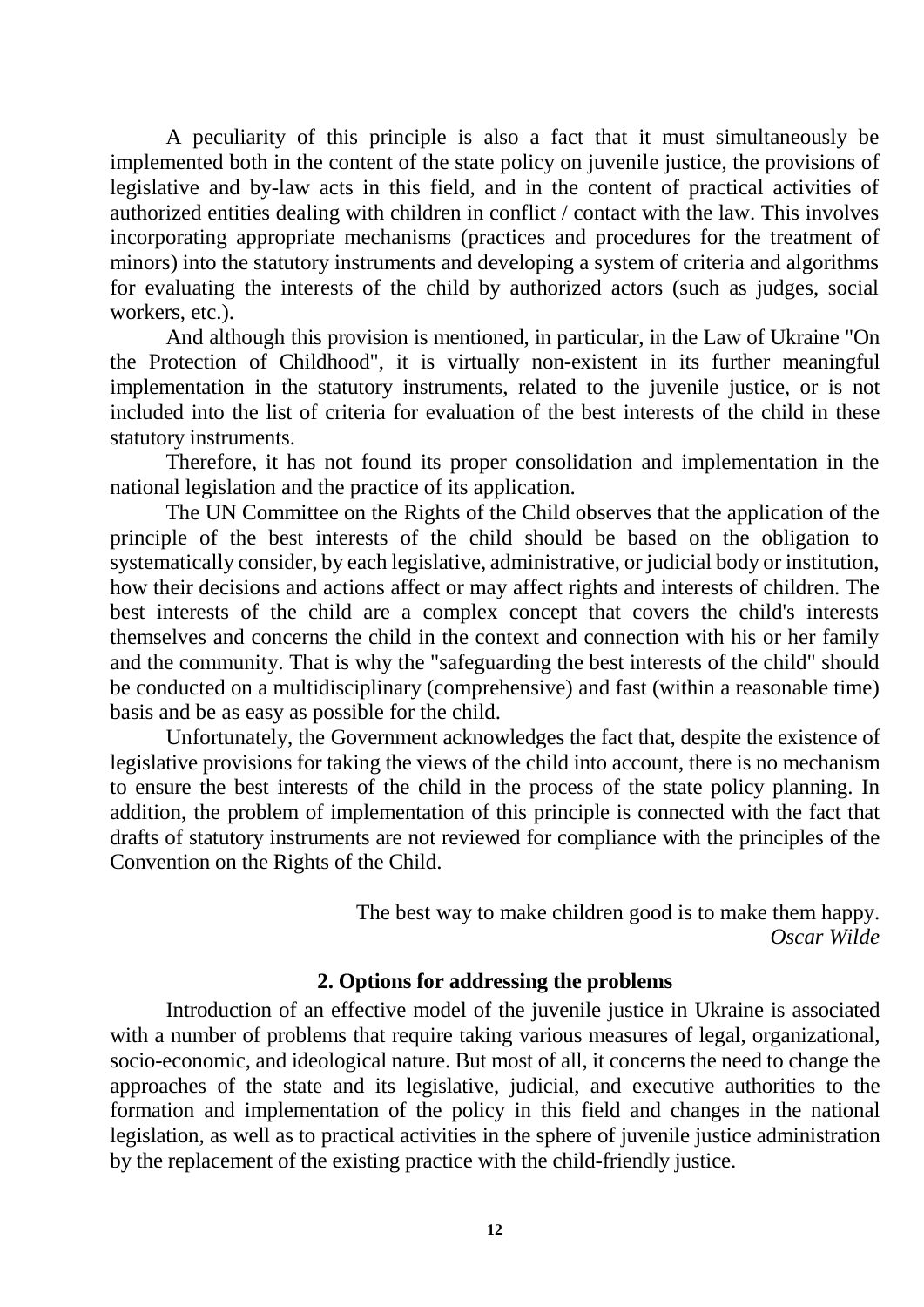Each of these measures represents a separate element of activities in solving the current problems, but on the other hand, they must be introduced and implemented in an integrated manner, which contributes to the general goal of ensuring the best interests of the child. This is the goal, which, as the world practice proves, can most effectively be achieved within the framework of the functioning of a special system – a justice system for children, or a juvenile justice. And in this regard, the UN Committee on the Rights of the Child urged Ukraine to introduce a juvenile justice system back in 2011.

# **2.1. Changes in the state approaches to the development of the juvenile justice policy.**

While analyzing the procedural norms and views of the state on the formation of policies in this sphere, it can be noted that currently there is significant strengthening of the trend towards humanization of the process of dealing with minors in conflict with the law. However, the state still maintains the model of the juvenile justice, mostly based on the punitive approach. Although at the level of the Government it is admitted that introduction of an individual educational approach in contrast to the punitive approach is a truly promising trend in this field.

US researchers note that punitive policies are much more costly (such measures cost an average of \$241 per day (\$88,000 a year)) than alternatives aimed at the youth development, family support, and community integration (community programs for youth cost only \$11 per day). The latter also reduce the offence repetition rate by an average of 55%, compared to 22% in the former approach. The fiscal burden is supplemented with the additional costs that result from ineffective policies, including: higher costs of social support; higher recidivism rates, including costs for future victims of crimes; former prisoners face legal discrimination in employment and housing, etc.

A step in changing the approaches of the state to the formation and implementation of policies in the field of juvenile justice is the introduction of a mechanism for the withdrawal of a child in conflict with the law from the customary system of justice, alongside with the use of alternative measures (supervision or guardianship; provision of assistance with social adaptation; financial penalties, compensation and restitution; community service; participation in group psychotherapy and similar activities; mediation (restorative justice), etc.). All of these options should more effectively contribute to destigmatization of children, who have committed an offense. Moreover, these changes are fully in line with the requirements of international standards in the sphere of juvenile justice (in particular, the "Beijing Rules").

Starting from the beginning of 2019, the Prosecutor General's Office and the Ministry of Justice of Ukraine have been launching a pilot project, which provides for the possibility not to initiate criminal proceedings against children who have committed a minor crime. The program provides for the withdrawal of juvenile offenders from the criminal process by undergoing a reconciliation (mediation) procedure with the victim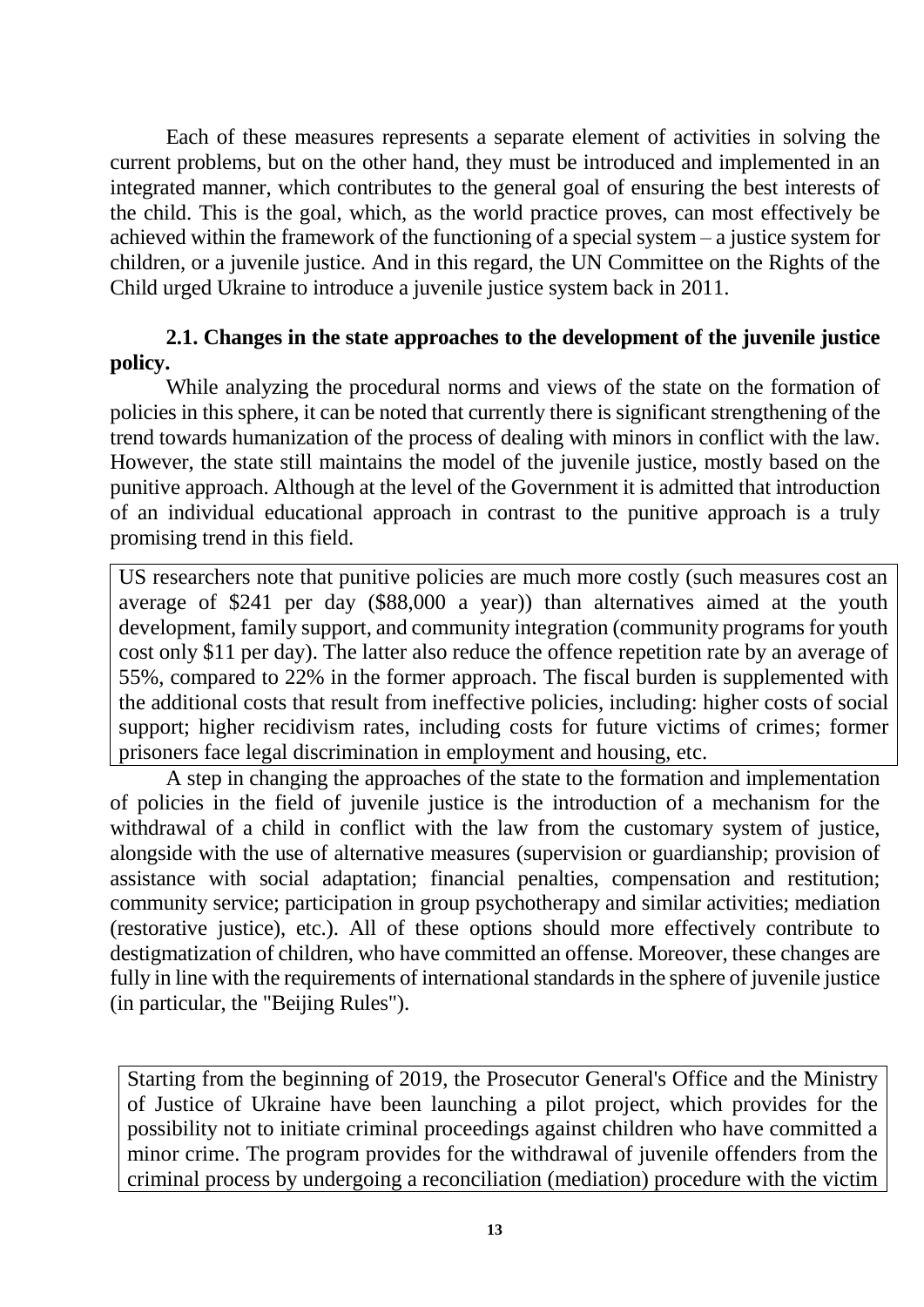and compulsory measures to re-socialize the minors. The program implementation period is 6 months. Later on it can be fixed at the legislative level.

Mediation (restorative justice) has a great potential in combination with other social support measures and the education of a minor in conflict with the law to reduce punitive influence on such a person and to protect the interests of both victims and the community. This approach makes it possible not to apply, against minors, any measures of a punitive nature that are not sufficiently effective and economically justifiable. It also helps to compensate the victim for the harm caused and to establish a mutual understanding between the victim and the offender. In addition, it takes into consideration the interests of the community (the minor remains in the community, can take part in the community service useful for the local residents, and the state funds are not spent on the minor's allowance).

In June 2019, the non-governmental organization called Institute of Peace and Understanding (IPU), together with the Criminal Cassation Court within the Supreme Court of Ukraine, held an organizational meeting of the Coordination Council within the framework of the project "Implementation of the Restorative Justice in Ukraine" with the financial support of the United Nations Democracy Fund (UNDEF).

The aforementioned examples of steps to be taken by the public authorities to expand the use of mediation (restorative justice), along with the implementation of other practices at the legislative level, will contribute to the saving of public resources and may be beneficial to society, since the minor is not excluded from the community but is included in its socio-economic life.

That is why the state should focus its activities on the implementation of one of the most important principles of the child-friendly justice – the principle of retrenchment of the criminal repression, which should expand the range of opportunities for the withdrawal of a child out of the criminal proceedings and criminal liability.

The implementation of such an approach is also a factor in saving the resources of the justice system, which is quite costly.

There is a need for policy changes and a legislative solution to the issue of application of coercive measures of an educational nature against persons under the age of criminal liability, since the procedure itself is reminiscent of bringing a person to criminal prosecution, which is not in line with the position of the UN Committee on the Rights of the Child on the juvenile justice cases.

It is also important to direct the vector of the state policy on the dissemination of additional guarantees for young adult malefactors (for example, the ones aged from 18 to 21 years). This will be consistent with paragraph 3.3. of the Beijing Rules, indicating that efforts should also be made to extend the application of the principles embodied in the Rules to young adult offenders.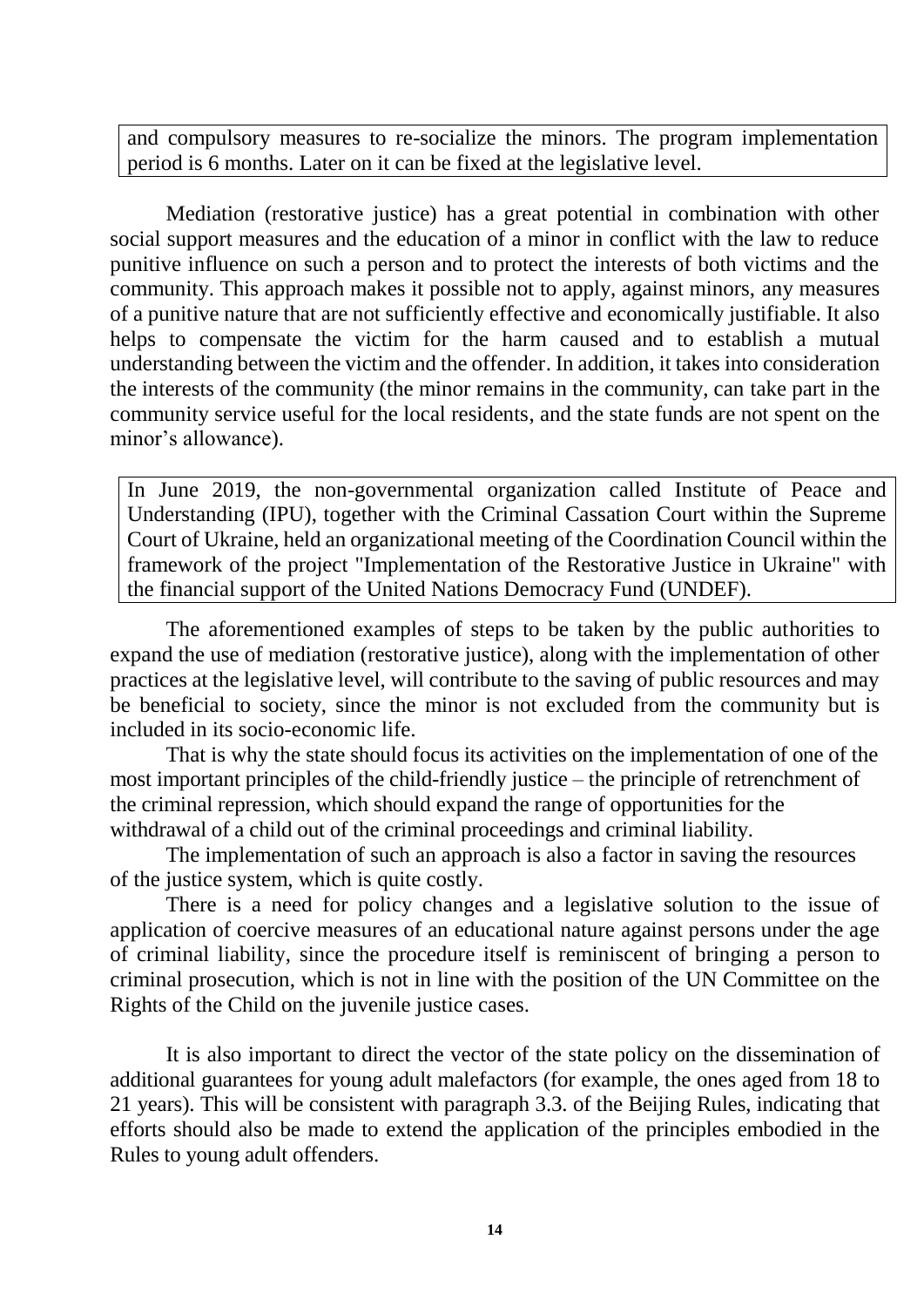This problem can be seen through the example of the Supreme Court's conclusion (Case No. 198/8/17, Proceedings No. 51-609 km 1) that the appellate court's application of coercive measures of an educational nature to the accused, who had reached the age of majority at the moment of consideration of the petition, is an unconditional ground for revocation of the judgment. This position is also enshrined in paragraph 1 of the Resolution by the Plenum of the Supreme Court of Ukraine No. 2 "On the Practice of courts' consideration of cases on application of coercive measures of an educational nature", dated May 15, 2006, according to which the law provides for the application of coercive measures of an educational nature exclusively to minors – that is the person must be a minor not only at the time of commitment of the crime, but also at the time of the case consideration by the court.

# **2.2. Improvement of legislation on the juvenile justice.**

An important element in introduction of an effective model of the child-friendly justice in Ukraine is the upgrade of the legislative framework, which would be capable of not only filling the existing gaps, but also of contributing to implementation of the international standards into the legal system of Ukraine and of becoming the legal basis for introduction of new approaches to protecting the rights of the child.

The upgrade of the legislative framework, in particular, in this area has been envisaged by such acts as the National Social Program "National Action Plan for the Implementation of the UN Convention on the Rights of the Child" until 2021, the National Strategy for the reform of the juvenile justice system until 2023. In particular, they set out the tasks to develop a child-friendly justice system and to introduce the juvenile justice in the country.

An integral part of the legislative update is the need to expand the list of measures of influence applicable to minors, which is currently limited, inefficient and does not meet the international standards in terms of availability of a wide range of means of influence (paragraph 18 of the Beijing Rules).

Proceedings in cases involving administrative offenses also deserve serious criticism and, at a minimum, require the implementation of the basic guarantees of individual rights in the field of legal proceedings.

The adoption of a special Law on Juvenile Justice as a comprehensive statutory instrument, which would consolidate a number of principles in the field of the protection of children's rights and become the basis for the national model of the child-friendly justice, should be a fundamental step in addressing legislative gaps and improving the national legislation in this sphere.

### **2.3. Upgrade of the law enforcement practices in the juvenile justice.**

The UN Committee on the Rights of the Child notes that the predominantly punitive approach, which is implemented in practice, fails to comply with the juvenile justice guidelines, since social and educational interventions are much more in line with the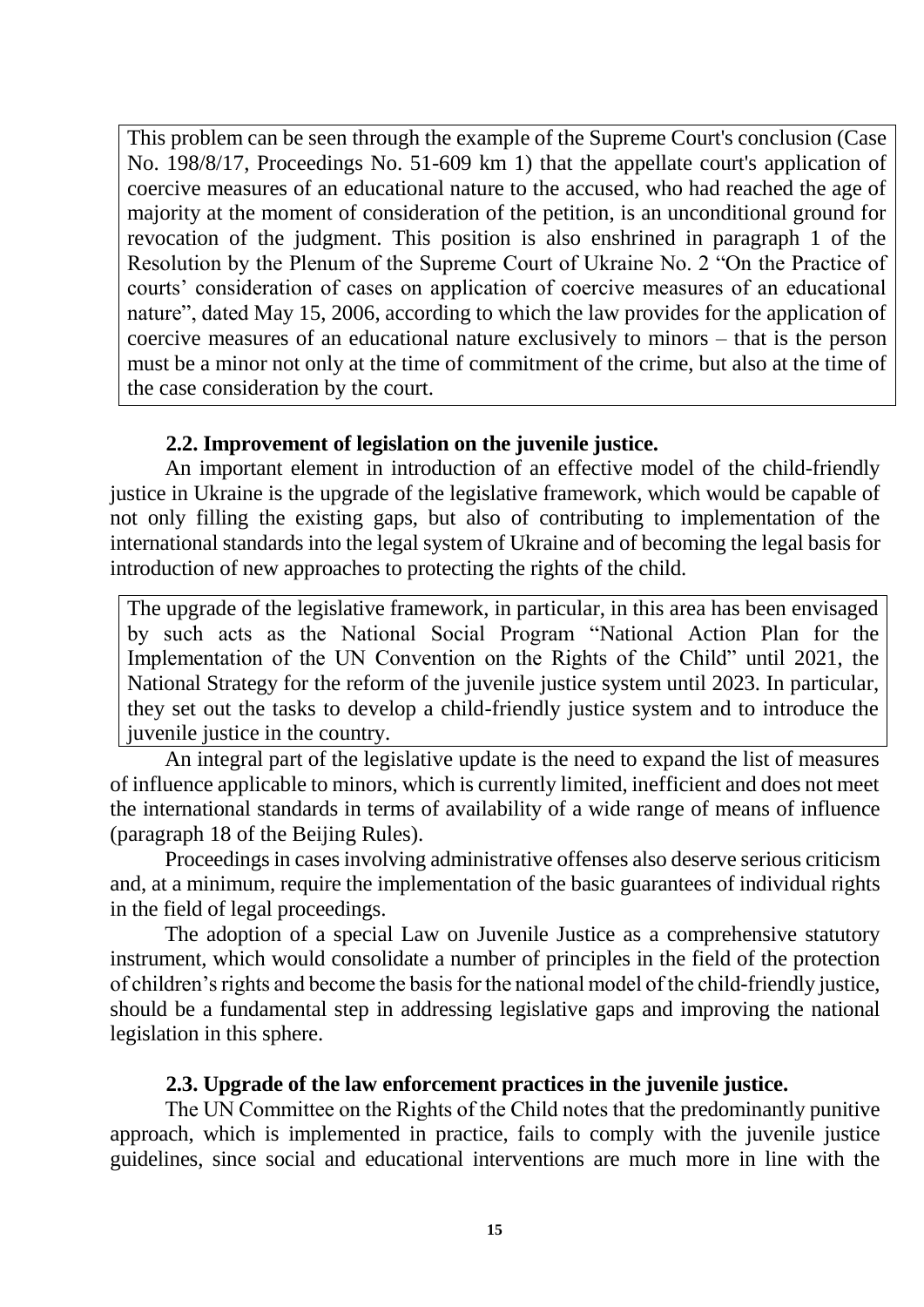objectives of the Convention on the Rights of the Child and have proved to be more effective in practice, including the efficiency from an economic point of view.

One of the areas for the upgrade of the law enforcement practice as a childfriendly justice practice is the comprehensive focus of efforts to solve the existing problems of all state institutions, relevant to this field.

Part of this should be the implementation of the globally acknowledged multidisciplinary approach in analyzing the situation (case) of a child in conflict with the law, when relevant experts not only conduct the assessment of the needs and risks of the child, but also take into account his or her individualities and circumstances of the offense.

The United Nations Guidelines for the Prevention of Juvenile Delinquency (The Riyadh Guidelines) draw attention of the states to the fact that there is a need to make efforts and create appropriate mechanisms to promote, on an interdisciplinary basis, the interaction and coordination of activities of economic, social, educational, and medical organizations and services, the justice system, youth and civic organizations, institutions, etc.

One of the important aspects of ensuring the observance of the rights of the child is the further improvement of the provision of legal assistance. In addition, an important guarantee consists in the creation of requirements on the availability of the appropriate experience and special training of persons providing legal assistance to minors, which will be in line with the recommendations of the UN Committee on the Rights of the Child and the requirements of the Committee of Ministers of the Council of Europe Guidelines on the child-friendly justice.

There is also a need to adapt the premises of the courts and the police for consideration of cases involving children. As of today, a number of facilities of these public authorities have no appropriate courtrooms or special rooms for interrogation of children who became victims or witnesses of crimes (the so-called "Green rooms"), which fact adversely affects the consideration of this category of cases.

The draft amendment to the State Building Regulations proposes to adapt the buildings and premises of the courts to the needs of visitors with young children. It is not just about arranging a playing area for children (a baby room) in the public space of the courts, but also designing a separate room – a "little witness" – for juvenile participants of legal proceedings who sometimes need to testify during a court hearing.

One of the conditions for introduction of the juvenile justice in Ukraine is the proper training of investigators, prosecutors, judges, and lawyers, including the training on their use of child-friendly practices in cases involving children in conflict with the law. In a certain way, the society itself, especially at the level of local communities, is not ready to perceive new approaches to dealing with of juvenile offenders.

# **2.4. Approaches to choosing the best child-friendly justice model for Ukraine.**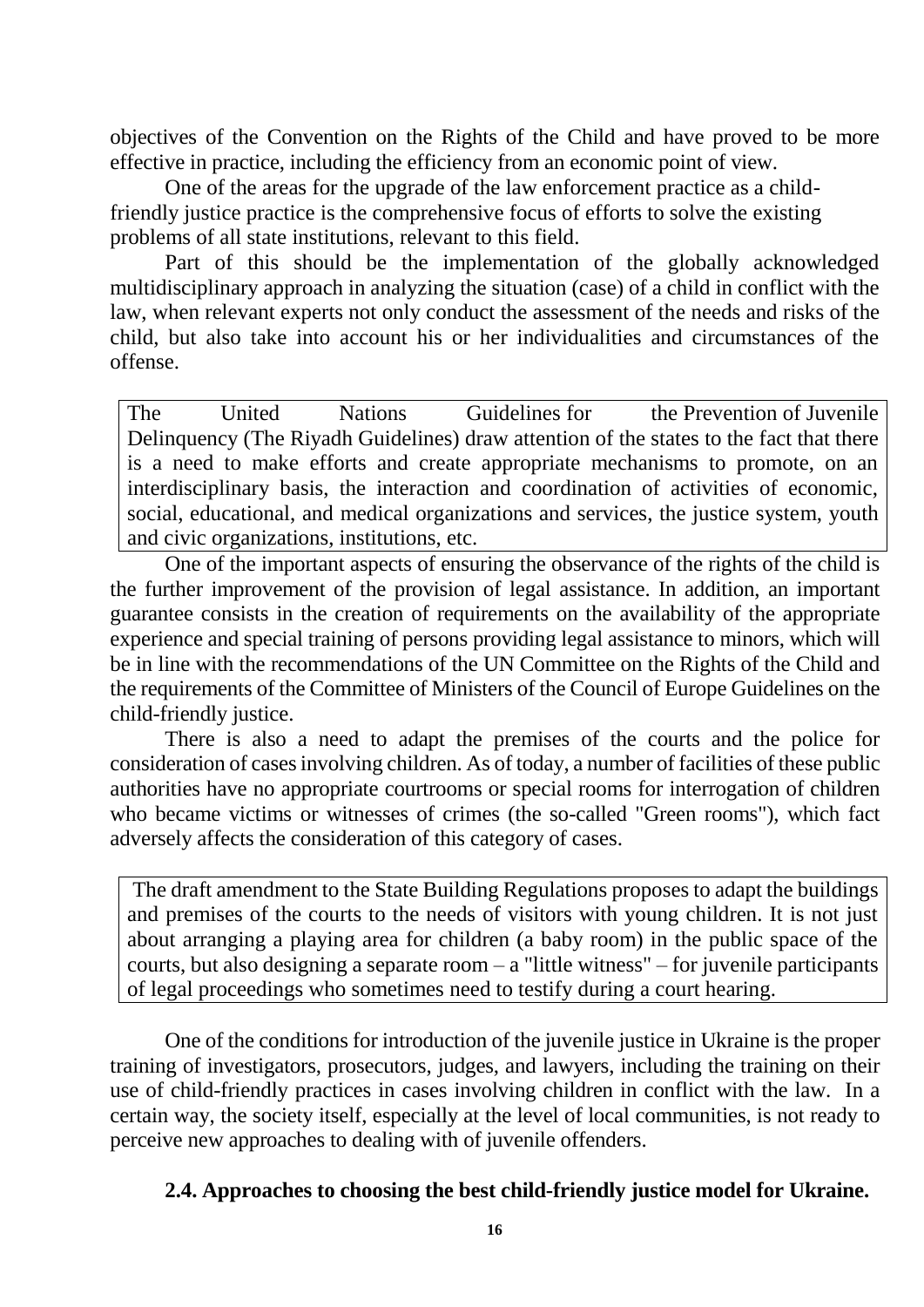The analysis of the experience in the juvenile justice in many countries proves that each of the states has been formed, to a certain extent, its own model of the juvenile justice. Each of them has its own peculiarities and has been chosen by the state concerned, taking into account its legal traditions and the content of its policies in the field of the protection of children's rights.

For Ukraine, it is important to choose such a model of the juvenile justice, which would take into consideration not only the real situation in the sphere of protection of children's rights in the country, but also legal traditions and domestic experience in this area. At the same time, the interests of territorial communities, society, and the state, which suffer from ineffective state policy in the field of juvenile justice and spend money for its realization, also cannot be ignored.

For example, the arrangement of separate courts for minors at the state level creates quite extensive opportunities for the protection of the rights of the child and represents a universal model. However, with the current political and socio-economic situation in Ukraine, creation of such a model is not promising enough.

As of today, Ukraine already has a model of specialized judges, but only in the field of criminal justice – although it is not sufficiently effective as well. Such ineffectiveness is, first of all, based on the fact that it fails to cover all aspects of the situation a minor has come to and does not comply with the criteria of the child-friendly justice.

That is why it would be expedient to give preference to such a model that would actually ensure the implementation, in the state policy, legislation, and the law enforcement practice, of the principle of the "best interests of the child" (which is conditioned by Ukraine's obligation to implement the UN Convention on the Rights of the Child) and would become the basis for the development of child-friendly justice, as well as a means of reintegrating a child in conflict with law into society.

That is why it is necessary to create a system that would, first of all, ensure the specialization of all actors the child comes in contact with in the system of justice (victims, witnesses, offenders in petty cases, etc.), and secondly, would promote the introduction of the multidisciplinary approach, when the best interests of the child are evaluated in a multidisciplinary manner by various specialists.

The introduction of a domestic model of juvenile justice in Ukraine requires ensuring the participation, in the process of pre-trial and court proceedings based on the child-friendly justice, of not only specialized investigators, prosecutors, and judges, but also attorneys, mediators, probation agencies, and psychologists. Such a model also requires the involvement of representatives of the local communities and the civil society organizations in the administration of justice, because they play an important role in protecting the rights of the child, but have no defined status and grounds to participate in this process.

> A child needs your love most when he deserves it least. *Erma Louise Bombeck*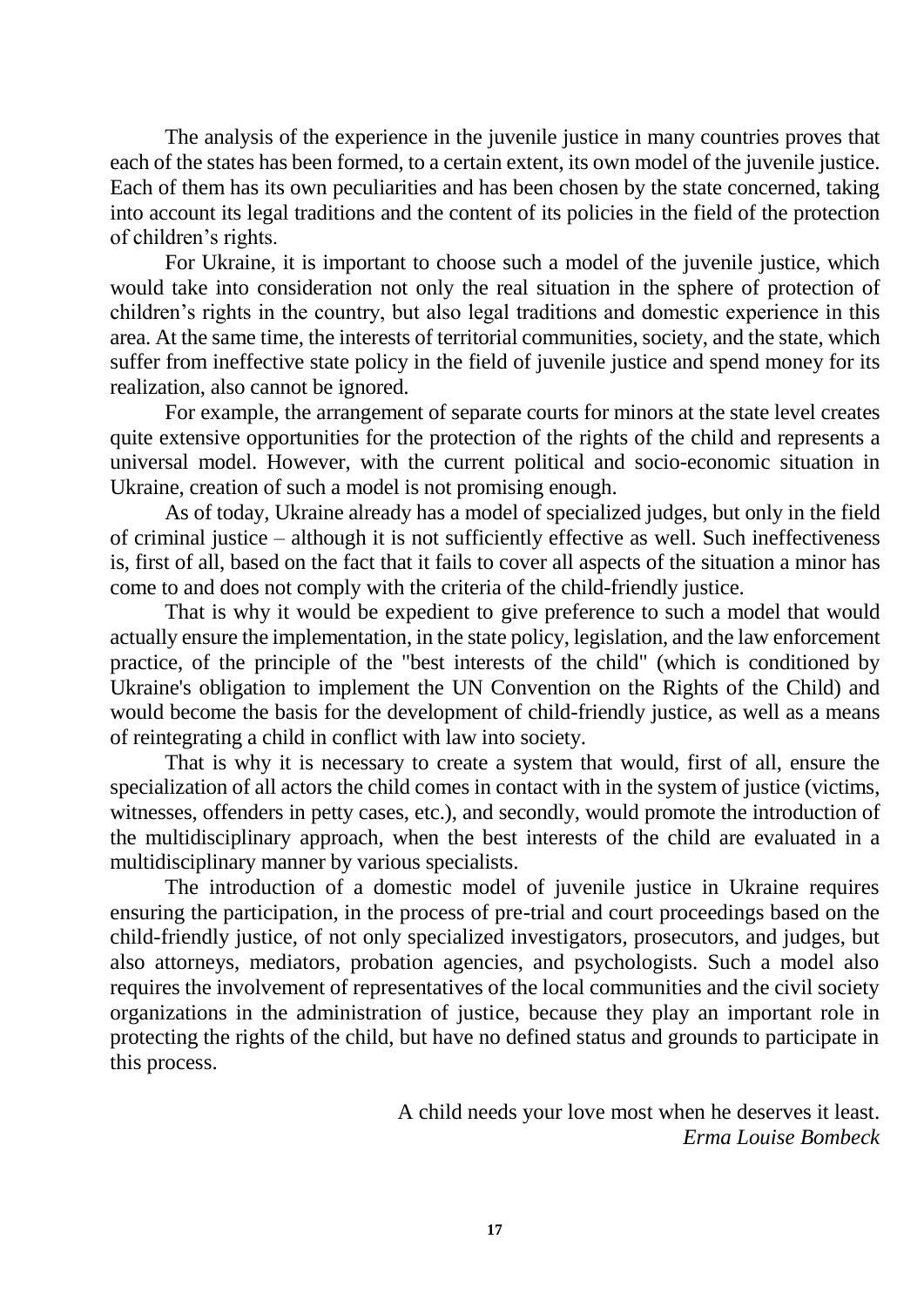#### **3. Conclusions and recommendations.**

At the beginning of the document, it was noted that each country created its own system of protection of the rights of the child, including children in contact with the law. But in most countries, including the states of the European Union, such systems are responsive to and adapted to the child's age, maturity, and development, as they are based on the concept of the child-friendly justice. This property integrates and characterizes the direction of development for the system of protection of the rights of the child and juvenile justice in democratic countries. Therefore, it is expedient for Ukraine, which is a democratic, social, and a rule-of-law state, also to take this approach in the field of juvenile justice.

The conducted research indicates that the state policy on the juvenile justice and the practice of its implementation are marked by serious shortcomings. For instance, the juvenile justice system does not sufficiently comply with the requirements of international standards on the rights of the child and justice for children; the procedures for dealing with children in contact with the law often do not meet the requirements of ensuring of the best interests of the child; and the forms and methods of consideration and resolution of cases involving minors very often are carried out similarly to the proceedings for adults. In such circumstances, the juvenile justice system has few grounds to achieve the goal of ensuring of the best interests of the child and to create conditions for re-socialization of children in conflict with the law, as well as to take into account the interests of the community and society in terms of maintenance of public security and social peace.

The implementation of the state policy on the juvenile justice should cover or take into consideration the following issues:

1. Adoption of a law on juvenile justice (on justice for children) is required in the near future. The results of the analysis of the national juvenile justice legislation and the practice of its implementation indicate that the adoption of such a law will ensure the coordination of the activities of the state bodies forming the justice system for children, will contribute to a more effective impact on the juvenile delinquency, and will create preconditions for further improvement of activities on the protection of children's rights in Ukraine.

2. It is important to provide the state policy on the juvenile justice with the status of a separate line of activity of its bodies, both at the national and local levels in the field of human rights, and to recognize it as an integral part of the activity for the protection of the rights of the child. This will ensure both purposeful activity of the state bodies in this field (central government authorities, court, public defenders' office, prosecutor's office, pre-trial investigation agencies, probation and social services, special institutions for children, etc.) and the systemic and comprehensive solution of those problems and challenges (legal, organizational, socio-economic, etc.) that are encountered on the road of implementation of the juvenile justice system in Ukraine.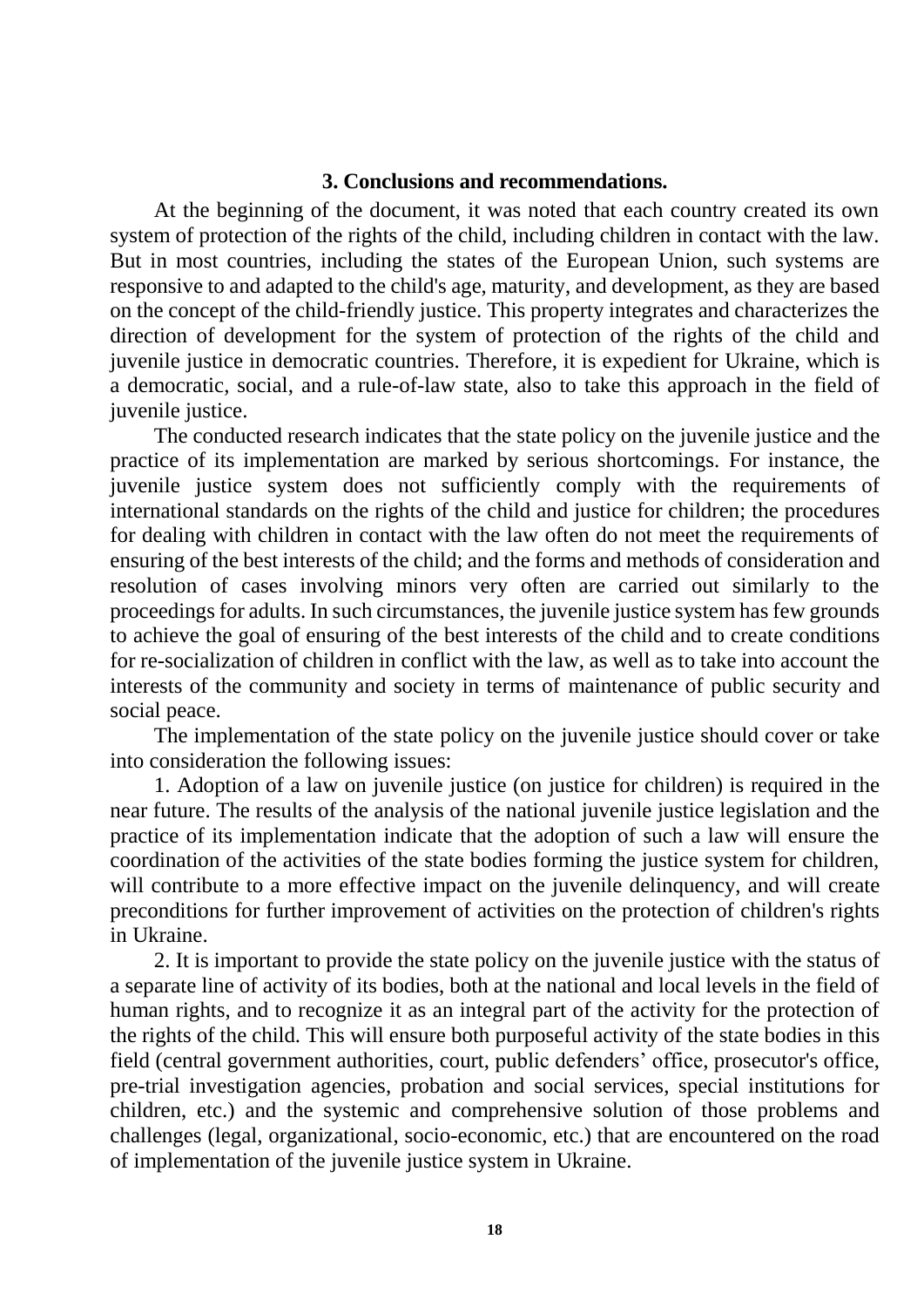The state policy on the juvenile justice in Ukraine should become a continuation of previous inventions in this area and gain its new development and contents in accordance with the European integration course of our country.

3. The national model of the juvenile justice in Ukraine should be based on international and European child-friendly justice standards. At the same time, it is important to take into account the existing standards of practices in dealing with children in contact with the law and the national legal traditions and practices. Such an approach will contribute to a more comprehensive protection of the rights and interests of children, the possibility of more effective re-socialization of the child in conflict with the law, and saving of public resources. It will also contribute to the protection of interests of the community and society in terms of maintenance of public security and social peace.

4. The basis for the formation of a model of juvenile justice in Ukraine should be created taking into consideration the following:

– When formulating and implementing the state policy: the United Nations Guidelines for the Prevention of Juvenile Delinquency (the Riyadh Guidelines) and a number of other statutory instruments;

- When updating the national legislation: United Nations Standard Minimum Rules for the Administration of Juvenile Justice (the Beijing Rules), Guidelines of the Committee of Ministers of the Council of Europe on child-friendly justice, relevant recommendations of the Council of Europe to the member states on the justice and impact on the juvenile delinquency, and a number of other statutory instruments;

– When improving the law enforcement practice: General Comments of the UN Committee on the Rights of the Child, relevant recommendations of the Council of Europe to the member states on the justice and impact on the juvenile delinquency, and a number of other statutory instruments.

- The relevant guidance from the supreme judicial authorities regarding the practice of consideration and resolution of cases involving minors shall be subjected to update.

4. The state policy and the legislative resolution of the issue of forms for dealing with minors in conflict with the law and the system of measures of influence on such persons need to be changed. Priority should be given to the implementation of programs for the withdrawal of juvenile offenders from the criminal proceedings through the application of social rehabilitation measures and the education of minors in conflict with the law. In the short term, such steps will contribute to improvement of the efficiency and operability of the juvenile justice system. In the time following, they will further lay the groundwork for overall reformation of the system for prevention and counteracting offenses in the state and for strengthening the protection of victims and the interests of the community.

5. It is expedient to establish an executive body on the rights of the child under the Cabinet of Ministers of Ukraine. This body should get the functions of organizing the execution, by the Government, of the powers to ensure the rights of the child in Ukraine, including the ones related to the juvenile justice. It should also deal with coordination of the central government authorities in this field, monitoring of the Government's acts on observance of the state policy in the sphere of child rights, and interaction with civil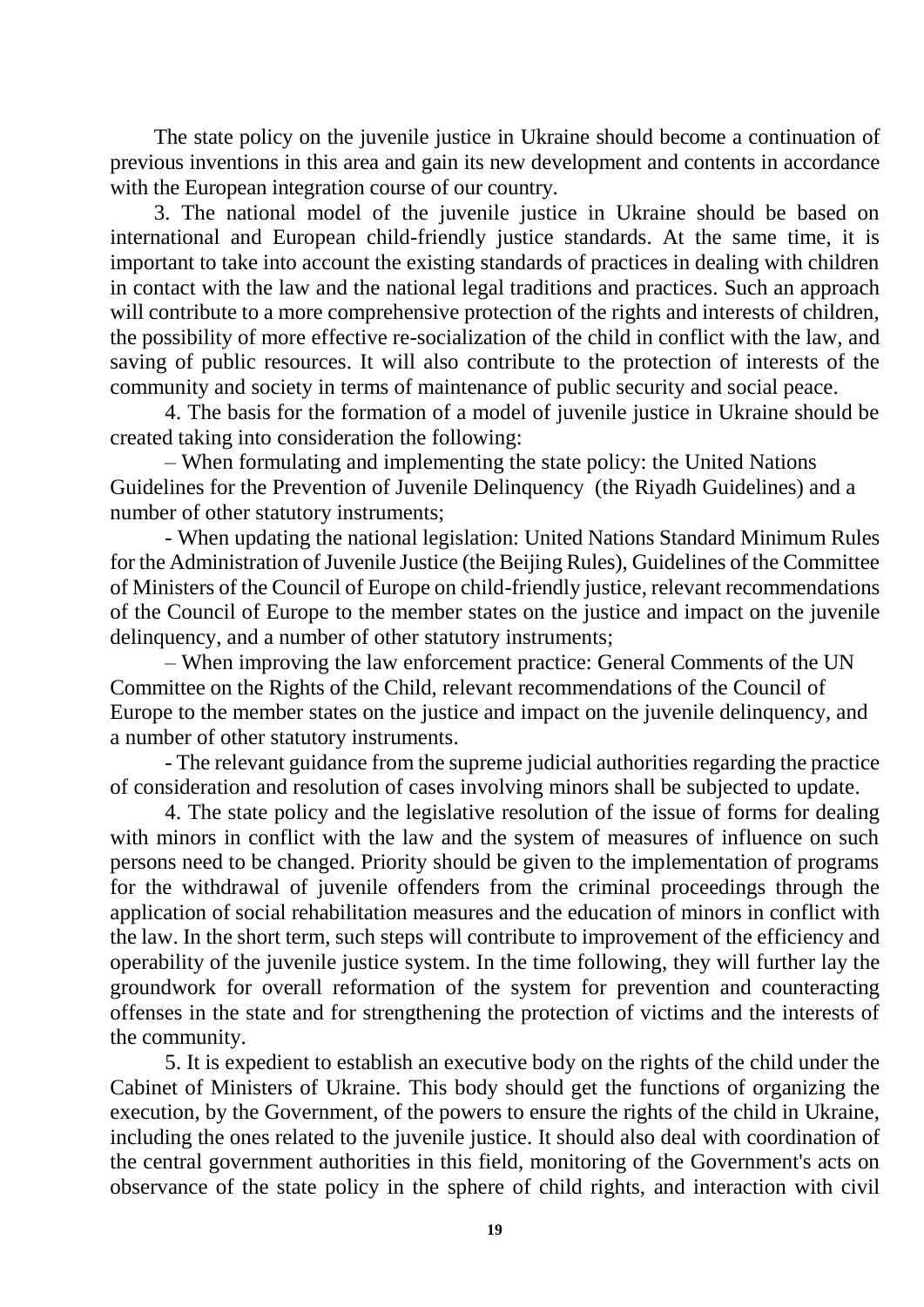society. It would be also expedient to resolve the issue of liquidation of the Office of the Children's Right Commissioner for the President of Ukraine – with redistribution of part of the budget allocations and the staff of the Office of the Children's Right Commissioner for the President of Ukraine in favor of the Children's Right Commissioner for the Government.

6. The status of the state government authorities and local self-government bodies as the main actors for the fulfillment of Ukraine's obligations to implement the provisions of the UN Convention on the Rights of the Child and a number of other international treaties, ratified by the Verkhovna Rada of Ukraine, should be legally enshrined at both national and local levels. The list of conductors of the state policy on the juvenile justice in Ukraine, taking into consideration the requirements of Article 3 of the Ukrainian Constitution, shall include representatives of the legislature (as subjects of formulation of this policy), of the executive power and local self-government (as subjects of implementation and support), and of the judiciary and related institutions, including the civil society (as subjects of implementation of child-friendly programs and practices related to children in contact with the law).

7. It is important that the system of justice for children (a juvenile justice system) should be capable of providing every child with the right to a fair trial and respect for his or her other rights and freedoms. This should be ensured regardless of the status of the child in legal proceedings by giving a primary consideration to the best possible ensuring of the child's interests, taking into account his or her opinion and comprehensive assessment of his or her interests. This approach will contribute to enhancement of protection of the rights of the child in conflict with the law and further promote and uphold the respect for human rights and freedoms in Ukraine.

8. It is necessary to introduce procedures and practices for dealing with children that would be adapted to the characteristics of their age, maturity, and development, as well as to create for a child, being a party to the pre-trial or judicial proceedings in any status, the conditions for active participation in the proceedings as a legal actor and not as an object of protection. There is also a need to establish conditions (rules, procedures, and guarantees) for the expression and consideration of the child's opinion by the competent authorities.

9. In the process of formulation and implementation of the state policy in the field of the rights of the child, development of programs, decisions, strategies, and changes to the statutory instruments, including the ones related to the juvenile justice, it is important to take into consideration the "ensuring the best interests of the child" principle. This should be reflected in the provisions of both laws and by-laws, including by way of their review for compliance with the principles of the Convention on the Rights of the Child. This approach will help to focus attention specifically on securing the rights of the child and eliminating those negative factors that lead to their restriction or violation. The "interests of the child" as an evaluation notion shall be subject to assessment each time in respect of every minor in conflict with the law before any decision about the child is made by various experts – as a manifestation of the multidisciplinary approach.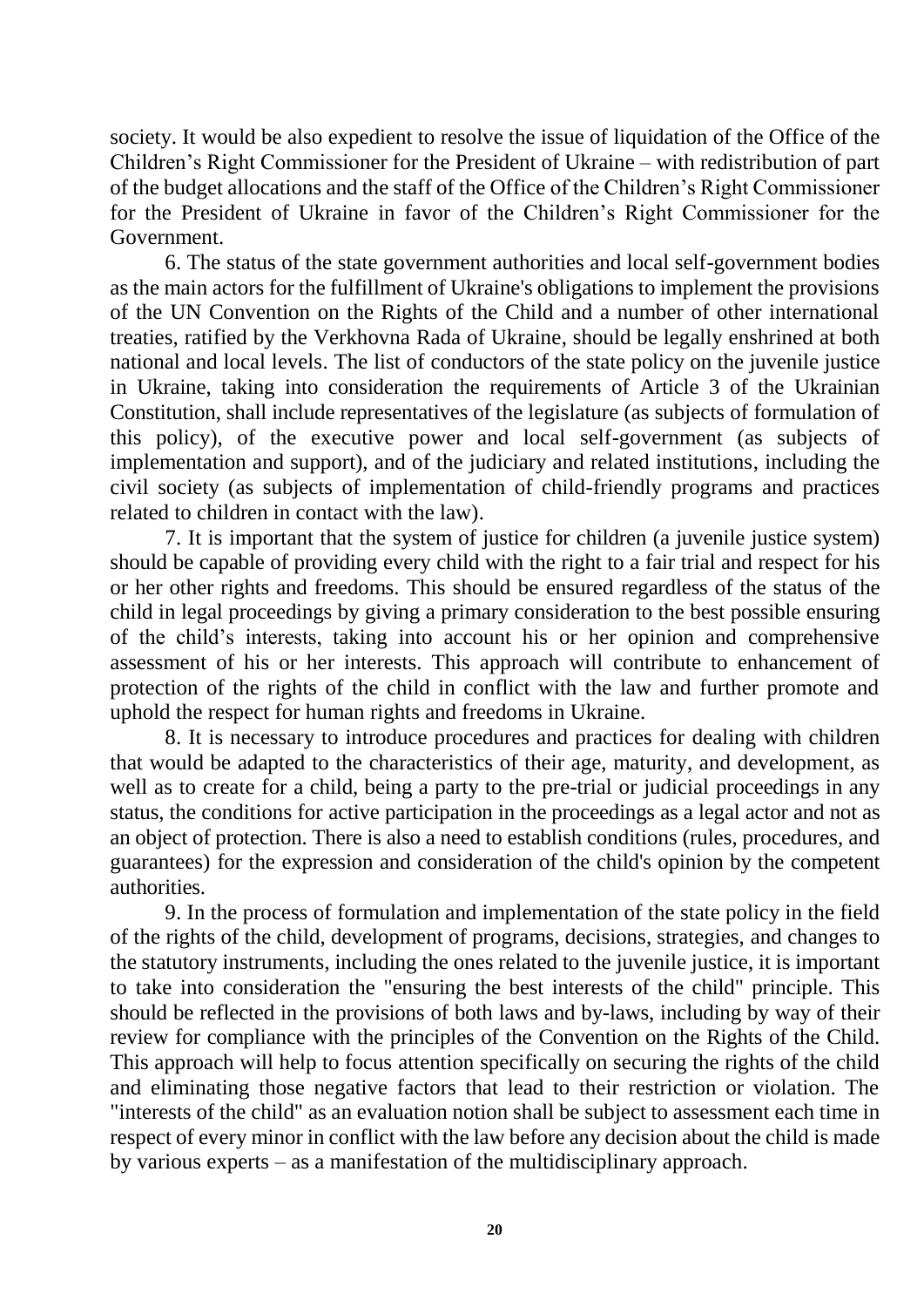10. In the process of formulation and implementation of the state policy in the field of the rights of the child, development of programs, decisions, strategies, and changes to the statutory instruments, including the ones related to the juvenile justice, it is important to calculate the economic feasibility and effectiveness of implementation of these or those measures and programs, as well as their ability to promote the protection of interests of the community and society in terms of maintenance of public security and social peace.

11. It is important to build the talent pool of the child protection system in Ukraine. That is why there is an urgent need for development and implementation of new training programs, courses, and workshops (and improvement of the existing ones) for the staff of the system of agencies, services, and special institutions for children, in particular:

– For representatives of all agencies, services, and special institutions – the training course on the rights of the child with issuance of a certificate as a condition for carrying out activities related to minors;

– Thematic training programs, courses, and workshops on the basic activities for protection of the rights of the child for the relevant agencies, services, and special institutions (prevention of offenses, prevention of domestic violence and bullying, peculiarities of interrogation and investigative activities with minors, etc.).

12. There is a need to provide the public with more information on the juvenile justice reforms. Therefore, in order to improve the public perception and support of the process of creating a system of justice for children in Ukraine, it would be expedient to carry out (at the national, regional, and local levels) thematic information and awareness-raising campaigns both about the goals of the reform and its benefits and positive consequences and about the protection of the rights of children in general in particular areas (bullying, drive against domestic violence, control of smoking and drug abuse, social support for children, juvenile justice, etc.).

13. It is advisable to introduce, at both the national and local levels, a system for monitoring the protection of children's rights in Ukraine, including the monitoring of the status of the juvenile justice system functioning and of the public opinion on their implementation. Such steps will enable more flexible adjustments and expeditious measures for implementation of the state policy on the rights of the child, including the ones related to the juvenile justice.

14. It is important to perceive the issue of protection of the rights of the child and the juvenile justice as part of the broader agenda of human rights and freedoms in Ukraine as a democratic, social, and a rule-of-law state, where the promotion and upholding of human rights and freedoms are its main responsibility. This emphasizes the fact that the resolution of problems in the field of the rights of the child should be carried out in the light of this constitutional provision, which is a reflection of the generally recognized international human rights standards in the modern world and a signpost on the way to realize our country's strategic course for getting a full membership of Ukraine in the European Union.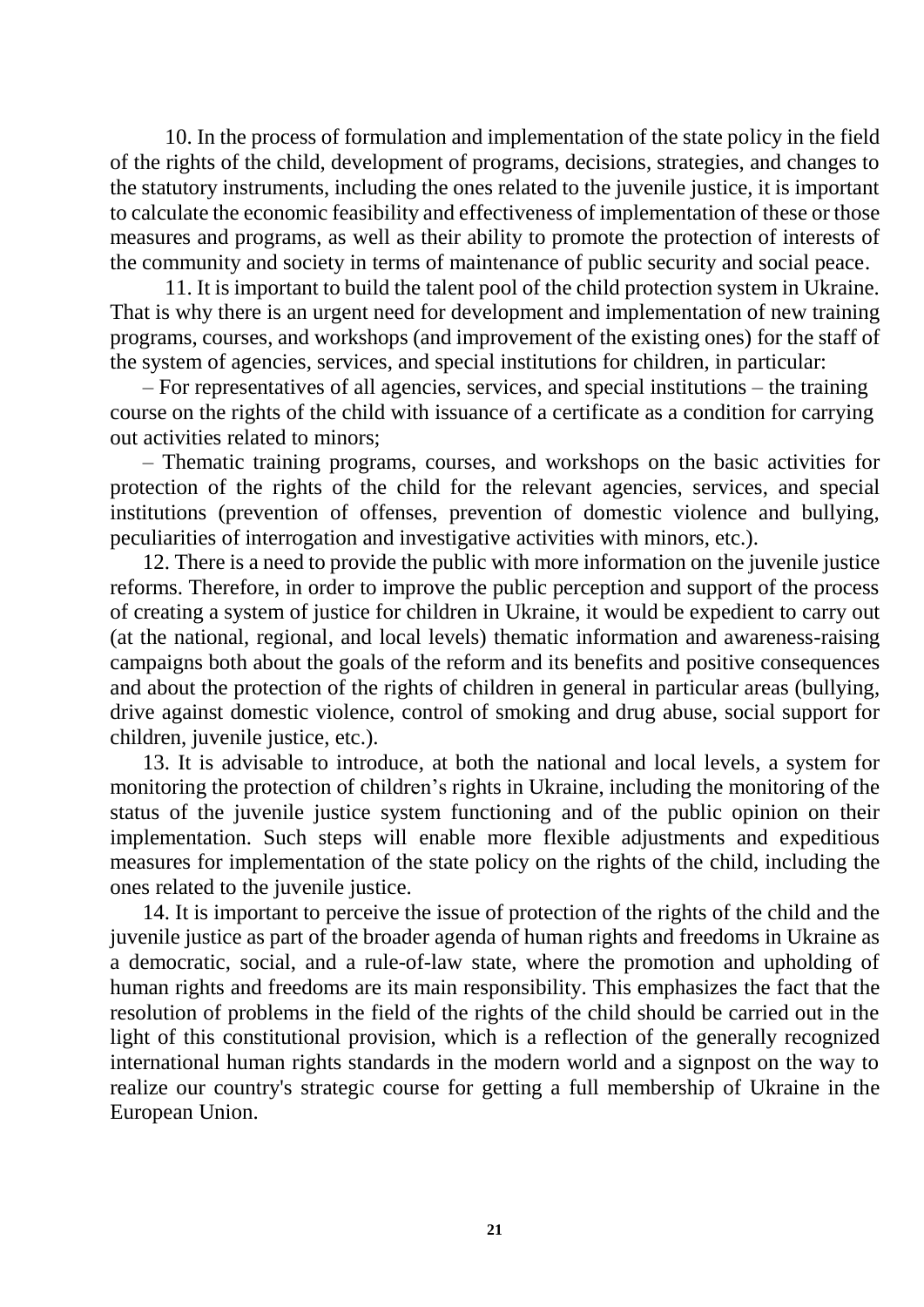#### **List of sources**

1. Alternative report on the implementation of the provisions of the UN Convention on the Rights of the Child in Ukraine for the period from 2011 to 2018 (draft)/ URL: [https://www.childrights.in.ua/Proekt\\_Alternativnogo\\_zvtu\\_pro\\_dotrimannja\\_Ukranoju\\_polozhen\\_Konvenc\\_](https://www.childrights.in.ua/Proekt_Alternativnogo_zvtu_pro_dotrimannja_Ukranoju_polozhen_Konvenc_OON_pro_prava_ditini_za_perod_z) [OON\\_pro\\_prava\\_ditini\\_za\\_perod\\_z](https://www.childrights.in.ua/Proekt_Alternativnogo_zvtu_pro_dotrimannja_Ukranoju_polozhen_Konvenc_OON_pro_prava_ditini_za_perod_z)

2. Alternative report on the implementation of the provisions of the UN Convention on the Rights of the Child in Ukraine for 2002-2008. URL:<https://www.unicef.org/ukraine/report-ukr.pdf>

3. Analysis of the national legislative framework of Ukraine on the current system of protection of children in conflict with the law: Defence for Children International (DCI-ECPAT NL) – All-Ukrainian Foundation for Children's Rights". Kyiv, 2018 – 74 p.

4. V.M. Bourdin. Peculiarities of criminal responsibility of minors in Ukraine: monograph / V.M. Bourdin – K.: Attica – 240 p.

5. Declaration of the Rights of the Child: Adopted by UN General Assembly resolution 1386 (XIV) of 20 November 1959. URL: [https://zakon.rada.gov.ua/laws/show/995\\_384](https://zakon.rada.gov.ua/laws/show/995_384)

6. State policy: a textbook / The National Academy for Public Administration under the President of Ukraine; editorial team: Yu. V. Kovbasyuk (chairman), K.O. Vashchenko (deputy chairman), Yu.P. Surmin (deputy chairman) [and others].  $-$  K.: NAPA, 2014.  $-$  448 p.  $-$  p. 8.

7. National Social Program "National Action Plan for the Implementation of the UN Convention on the Rights of the Child" until 2021 – Resolution of the Cabinet of Ministers of Ukraine No. 453, dated 30.05.2018. URL: [https://www.kmu.gov.ua/ua/npas/pro-zatverdzhennya-derzhavnoyi-socialnoyi-programi-nacionalnij](https://www.kmu.gov.ua/ua/npas/pro-zatverdzhennya-derzhavnoyi-socialnoyi-programi-nacionalnij-plan-dij-shodo-realizaciyi-konvenciyi-oon-pro-prava-ditini-na-period-do-2021-roku)[plan-dij-shodo-realizaciyi-konvenciyi-oon-pro-prava-ditini-na-period-do-2021-roku](https://www.kmu.gov.ua/ua/npas/pro-zatverdzhennya-derzhavnoyi-socialnoyi-programi-nacionalnij-plan-dij-shodo-realizaciyi-konvenciyi-oon-pro-prava-ditini-na-period-do-2021-roku)

8. European Court of Human Rights: Engel v. The Netherlands. URL: https://precedent.in.ua/2016/04/08/engel-engel-y-drugye-protyv-nyderlandov/

9. General Comment No. 10 (2007) of the UN Committee on the Rights of the Child "Children's rights in juvenile justice" (CRC/C/GC/10, April 25, 2007).

10. Concluding Observations of the UN Committee on the Rights of the Child on reports submitted by States Parties under article 12, paragraph 1, of the Optional Protocol to the Convention on the Rights of the Child on the Sale of Children, Child Prostitution and Child Pornography (2007): Ukraine. URL: <https://undocs.org/ru/CRC/C/OPSC/UKR/CO/1>

11. Concluding Observations of the UN Committee on the Rights of the Child on the second periodic report under the Convention on the Rights of the Child: Ukraine (2002). [https://tbinternet.ohchr.org/\\_layouts/15/treatybodyexternal/Download.aspx?symbolno=CRC%2fC%2f15%2f](https://tbinternet.ohchr.org/_layouts/15/treatybodyexternal/Download.aspx?symbolno=CRC%2fC%2f15%2fAdd.191&Lang=ru) [Add.191&Lang=ru](https://tbinternet.ohchr.org/_layouts/15/treatybodyexternal/Download.aspx?symbolno=CRC%2fC%2f15%2fAdd.191&Lang=ru)

12. Concluding Observations of the UN Committee on the Rights of the Child based on consideration of the third and fourth consolidated periodic reports on implementation of the Convention on the Rights of the Child by Ukraine (courtesy translation) (2011). URL: [https://www.unicef.org/ukraine/ukr/UN\\_CRC\\_ConcludingObservations\\_Ukr.pdf](https://www.unicef.org/ukraine/ukr/UN_CRC_ConcludingObservations_Ukr.pdf)

13. General Comment No. 10 (2007) of the UN Committee on the Rights of the Child "Children's rights in juvenile justice". URL:<https://www.refworld.org.ru/category,LEGAL,CRC,,,4ffd3c082,0.html>

14. General Comment No. 14 (2013) on the right of the child to get the primary consideration of the best interests of the child: the UN Committee on the Rights of the Child. URL: <https://www.refworld.org.ru/docid/528b2c874.html>

15. Guidelines of the Committee of Ministers of the Council of Europe on child-friendly justice (Adopted by the Committee of Ministers on November 17, 2010 at the 1098th meeting of the Ministers' Deputies). [https://rescentre.org.ua/dytyna-svidok/kerivni-printsipi-komitetu-ministriv-radi-ievropi-schodo-sudochinstva](https://rescentre.org.ua/dytyna-svidok/kerivni-printsipi-komitetu-ministriv-radi-ievropi-schodo-sudochinstva-druzhniogo-ditini)[druzhniogo-ditini](https://rescentre.org.ua/dytyna-svidok/kerivni-printsipi-komitetu-ministriv-radi-ievropi-schodo-sudochinstva-druzhniogo-ditini)

16. The United Nations Guidelines for the Prevention of Juvenile Delinquency (The Riyadh Guidelines), adopted and proclaimed by General Assembly resolution 45/112 of December 14, 1990. [http://zakon.rada.gov.ua/laws/show/995\\_861](http://zakon.rada.gov.ua/laws/show/995_861)

17. Code of Ukraine on Administrative Offenses[. https://zakon.rada.gov.ua/laws/show/2229-19](https://zakon.rada.gov.ua/laws/show/2229-19)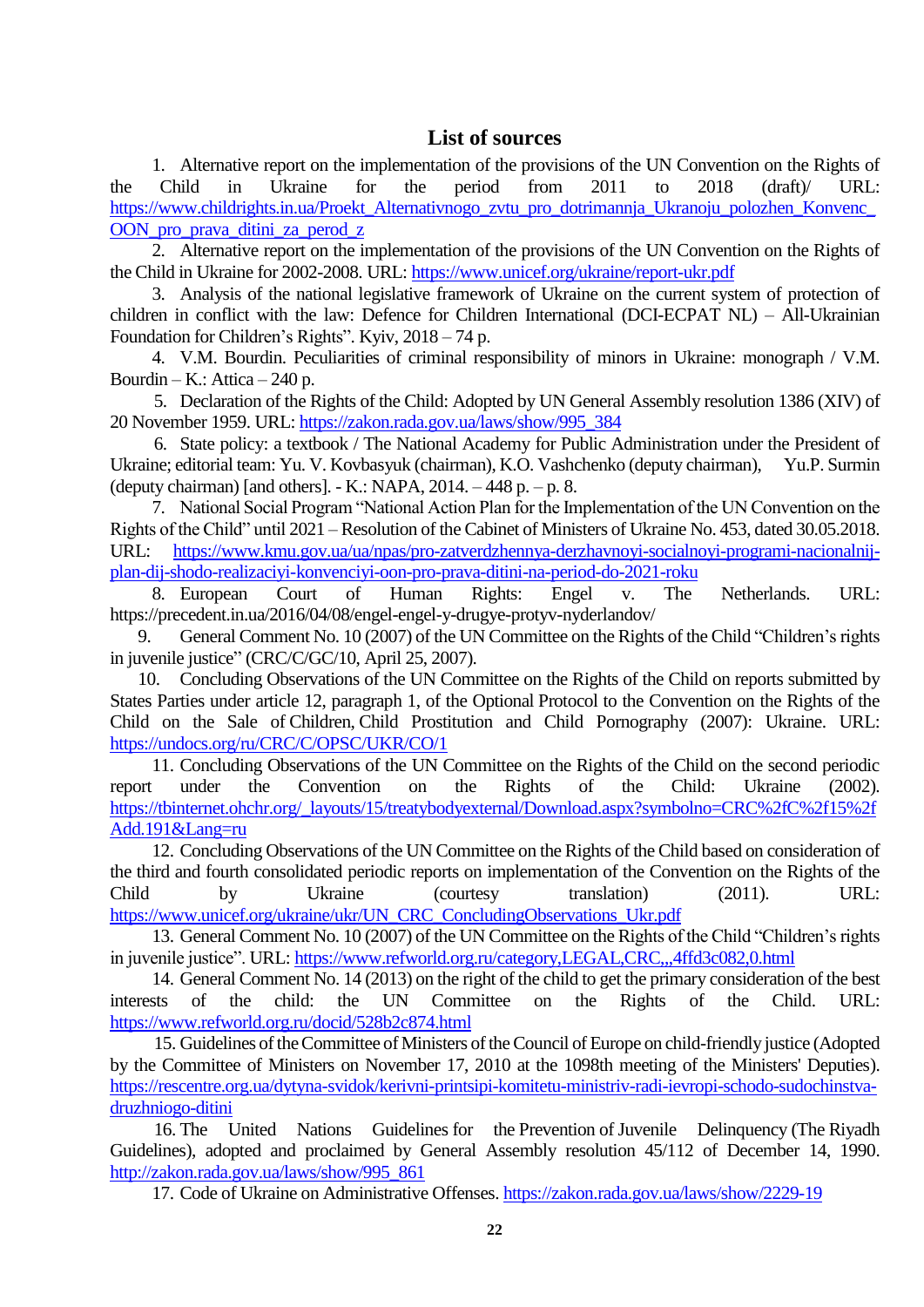18. Convention for the Protection of Human Rights and Fundamental Freedoms. [http://zakon5.rada.gov.ua/laws/show/995\\_004](http://zakon5.rada.gov.ua/laws/show/995_004)

19. Convention on the Rights of the Child – Compass: A manual in human rights education with participation of the youth. URL:<https://www.coe.int/uk/web/compass/children>

20. Convention on the Rights of the Child: Convention, International document, UN, 20.11.1989. URL: [https://zakon.rada.gov.ua/laws/show/995\\_021](https://zakon.rada.gov.ua/laws/show/995_021)

21. Concept of reforming the criminal justice of Ukraine: Decree of the President of Ukraine "On the resolution of the National Security and Defense Council of Ukraine of February 15, 2008 "On the course of reforming the system of criminal justice and law enforcement agencies", No. 311/2008, dated April 8, 2008. URL[: https://zakon.rada.gov.ua/laws/show/311/2008](https://zakon.rada.gov.ua/laws/show/311/2008)

22. N.M. Krestovska. Juvenile Justice: study guide / A.I. Gusev, Yu.B. Kostova, N.M. Krestovska, T.E. Semikop, V.I. Shmeriga, I.G. Tereshchenko; edited by N.M. Krestovska. – O.: Odessa Law Institute at Kharkiv National University of Internal Affairs, 2006. – 243 p.

23. E.B. Melnikova. Juvenile Justice: Problems of Criminal Law, Criminal Proceedings, and Criminology. – M.: Delo, 2000. – 272 p.

24. United Nations Standard Minimum Rules for the Administration of Juvenile Justice (the Beijing Rules). [http://zakon.rada.gov.ua/laws/show/995\\_211](http://zakon.rada.gov.ua/laws/show/995_211)

25. Population: Demographic and Social Statistics / Population and Migration: State Statistics Service of Ukraine. URL: http://www.ukrstat.gov.ua/operativ/operativ2007/ds/nas\_rik/nas\_u/nas\_rik\_u.html

26. N.V. Ortynska. Legal status of a minor: theoretical and legal research: Dissertation for the degree of Doctor of Law under specialty 12.00.01. Lviv, 2017. – 524 p.

27. Decision of the Panel of Judges of the Second Trial Chamber at the Criminal Cassation Court within the Supreme Court of Ukraine, Case No. 198/8/17, Proceedings No. 51-609 km 17. URL: <http://www.reyestr.court.gov.ua/Review/73438119>

28. Resolution by the Plenum of the Supreme Court of Ukraine No. 2 "On the Practice of courts' consideration of cases on application of coercive measures of an educational nature", dated May 15, 2006. <http://zakon2.rada.gov.ua/laws/show/v0002700-06>

29. Resolution by the Plenum of the Supreme Court of Ukraine No. 5 "On the Practice of Ukrainian courts' application of legislation in cases of juvenile delinquency, dated April 16, 2004. <http://zakon4.rada.gov.ua/laws/show/va005700-04>

30. Resolution by the Plenum of the Supreme Court of Ukraine No. 12 "On the Practice of Ukrainian courts' application of legislation on exemption of a person from criminal liability, dated December 23, 2005. <http://zakon5.rada.gov.ua/laws/show/v0012700-05>

31. On Amendments to the Criminal Procedure Code of the Ukrainian SSR: Decree of the Presidium of the Verkhovna Rada of the Ukrainian SSR No. 117-VIII, dated 30.08.71 (Verkhovna Rada Bulletin (VRB)), No. 36, Article 278). URL:<https://zakon.rada.gov.ua/laws/show/117-08>

32. On certain issues of administration of criminal proceedings involving minors": letter No. 223- 1134/0/4-13 of the Superior Specialized Court of Ukraine for civil and criminal cases, dated July 18, 2013. URL[: http://zakon4.rada.gov.ua/laws/show/v1134740-13](http://zakon4.rada.gov.ua/laws/show/v1134740-13)

33. On certain issues of administration of criminal proceedings involving minors": letter No. 223- 1134/0/4-13 of the Superior Specialized Court of Ukraine for civil and criminal cases, dated July 18, 2013. URL[: https://zakon.rada.gov.ua/laws/show/v1134740-13](https://zakon.rada.gov.ua/laws/show/v1134740-13)

34. On the National Program "National Action Plan for the Implementation of the UN Convention on the Rights of the Child" until 2016: Law of Ukraine No. 1065-VI, dated March 5, 2009, the Verkhovna Rada of Ukraine. URL:<https://zakon.rada.gov.ua/laws/show/1065-17>

35. On prevention of financial catastrophe and creation of preconditions for economic growth in Ukraine: Law of Ukraine No. 1166-VII, dated March 27, 2014, the Verkhovna Rada of Ukraine. URL: <https://zakon.rada.gov.ua/laws/show/1166-18#n331>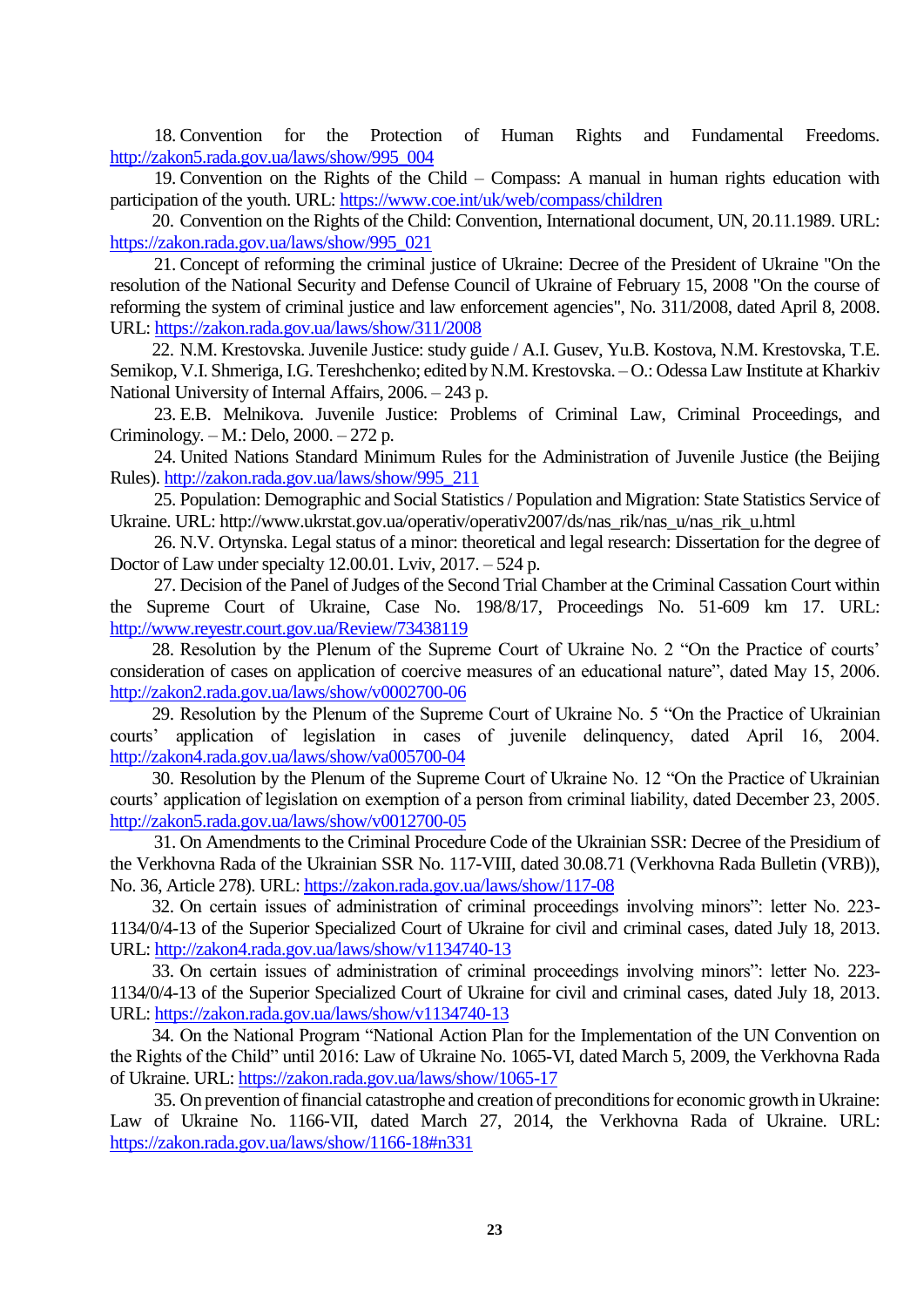36. On the Principles of the State Policy of Ukraine in the Field of Human Rights: Resolution of the Verkhovna Rada of Ukraine No. 757-XIV, dated 17.06.1999. URL[: https://zakon.rada.gov.ua/laws/show/757-](https://zakon.rada.gov.ua/laws/show/757-14) [14](https://zakon.rada.gov.ua/laws/show/757-14)

37. On approval of the National Human Rights Strategy: Decree of the President of Ukraine No. 361/2006, No. 501/2015, dated May 10, 2006. URL:<https://zakon.rada.gov.ua/laws/show/501/2015#n15>

38. On approval of the action plan for the implementation of the National Human Rights Strategy until 2020, the Decree No. 1393-r of the Cabinet of Ministers of Ukraine, dated November, 2015. URL: <https://www.kmu.gov.ua/ua/npas/248740679>

39. On approval of the action plan for the implementation of the Concept of development of criminal justice for minors in Ukraine: Order of the Cabinet of Ministers of Ukraine No. 1039-r, dated October 12, 2011. URL[: https://zakon.rada.gov.ua/laws/show/1039-2011-р](https://zakon.rada.gov.ua/laws/show/1039-2011-р)

40. On the Concept of improving the judiciary for the establishment of a fair trial in Ukraine in accordance with European standards: Decree of the President of Ukraine No. 361/2006, dated May 10, 2006. URL[: https://zakon.rada.gov.ua/laws/show/361/2006](https://zakon.rada.gov.ua/laws/show/361/2006)

41. On the Concept of development of criminal justice for minors in Ukraine: Decree of the President of Ukraine No. 597/2011, dated May 24, 2011. URL:<https://zakon3.rada.gov.ua/laws/show/597/2011>

42. On the Concept of judicial and legal reform in Ukraine: Resolution of the Verkhovna Rada of Ukraine. URL[: https://zakon.rada.gov.ua/laws/show/2296-12](https://zakon.rada.gov.ua/laws/show/2296-12)

43. On the National Strategy for the prevention of social orphanhood until 2020: Decree of the President of Ukraine No. 609/2012, dated October 22, 2012[. https://zakon4.rada.gov.ua/laws/show/609/2012](https://zakon4.rada.gov.ua/laws/show/609/2012)

44. On the protection of childhood: Law of Ukraine No. 2402-III, dated April 26, 2001, the Verkhovna Rada of Ukraine. URL:<https://zakon.rada.gov.ua/laws/show/2402-14>

45. On the practice of administration by the courts of criminal proceedings involving minors: letter of the Superior Specialized Court of Ukraine for civil and criminal cases No. 223-66/0/4-17, dated January 16, 2017. URL: http://zib.com.ua/ua/print/127476-list vssu\_vid\_16012017\_223-6604-

17\_pro\_praktiku\_zdiysnennya\_.html

46. On the practice of applying a juvenile restraint measure in the form of detention and ensuring the first-priority judicial consideration of criminal proceedings concerning this category of persons: letter of the Superior Specialized Court of Ukraine for civil and criminal cases No. 223-1346/0/4-17, dated 18.07.2017. URL[: http://search.ligazakon.ua/l\\_doc2.nsf/link1/VRR00226.html](http://search.ligazakon.ua/l_doc2.nsf/link1/VRR00226.html)

47. On ratification of the Convention on the Rights of the Child: Resolution of the Verkhovna Rada of Ukraine No. 789-XII, dated 27.02.91. URL[: https://zakon.rada.gov.ua/laws/show/789-12](https://zakon.rada.gov.ua/laws/show/789-12)

48. On the Recommendations of the Parliamentary Hearings "On the problem of homeless citizens and homeless children and ways to overcome it"

49. On the Recommendations of the Parliamentary Hearings "On the legislative support and the real status of respect for the rights of the child in Ukraine": Resolution of the Verkhovna Rada of Ukraine No. 3189- VI URL, dared April 5, 2011. <https://zakon.rada.gov.ua/laws/show/3189-17>

50. On the Recommendations of the Parliamentary Hearings on "Education, health, and social welfare of children with psycho-physical disabilities: problems and ways to overcome them"

51. On the Recommendations of the Parliamentary Hearings on "Rights of the Child in Ukraine: Respect, Compliance, and Protection"

52. On the Recommendations of the Parliamentary Hearings on "Family policy of Ukraine – goals and objectives"

53. On the Recommendations of the Parliamentary Hearings on the situation with young people in Ukraine (concerning the support of young families and strengthening of social protection of children and youth in 2001-2006)

54. On the resolution of the National Security and Defense Council of Ukraine of February 15, 2008 "On the course of reforming the system of criminal justice and law enforcement agencies": Decree of the President of Ukraine No. 311/2008, dated April 8, 2008. URL:<https://zakon.rada.gov.ua/laws/show/311/2008>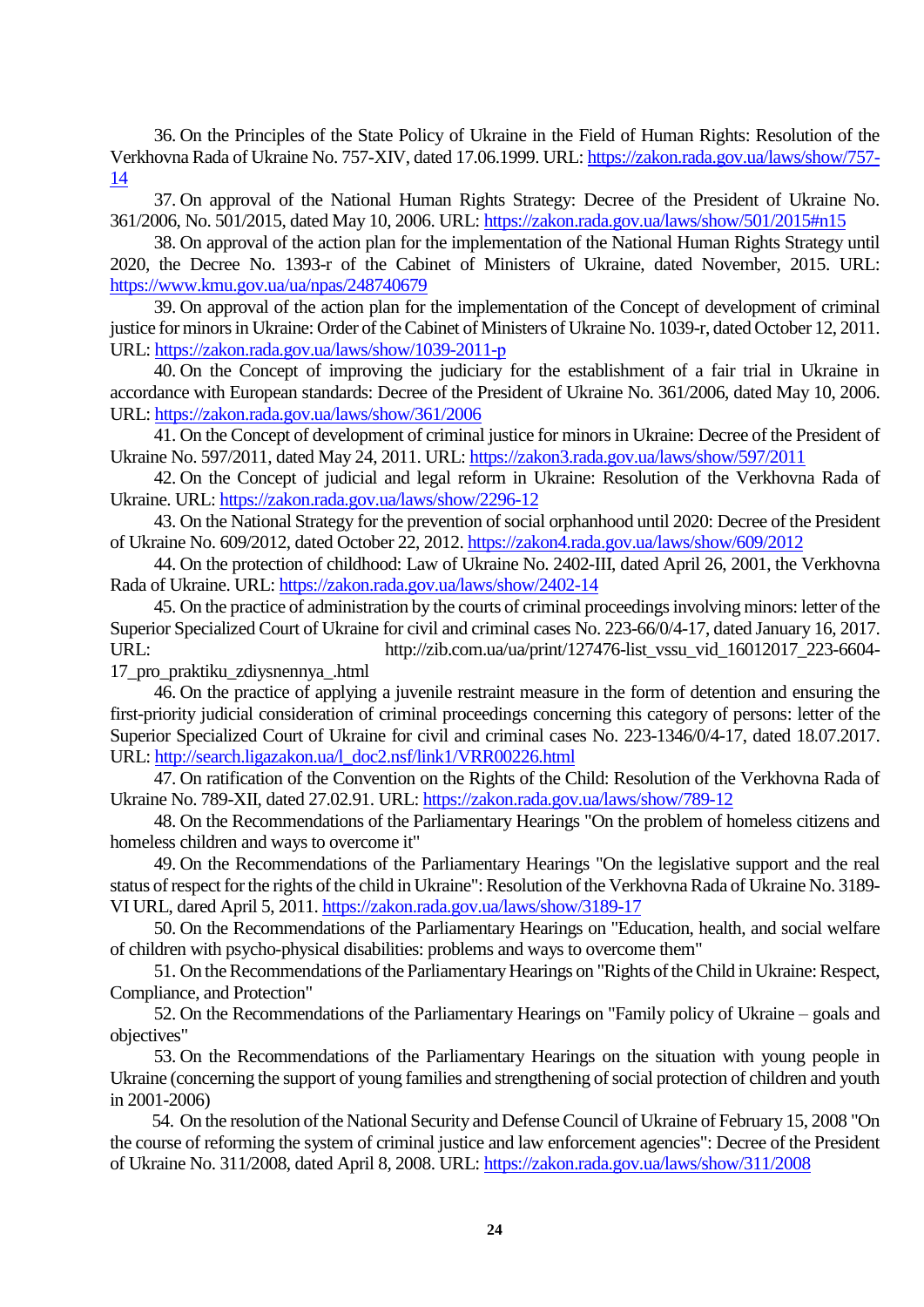55. On the Strategy for the reform of the judicial administration, judiciary, and related legal institutions for 2015-2020. Decree of the President of Ukraine No. 361/2006, dated May 10, 2006. URL: <https://zakon2.rada.gov.ua/laws/show/276/2015>

56. On the judicial administration and the status of judges: Law of Ukraine. URL: <https://zakon.rada.gov.ua/laws/show/1402-19>

57. On the approval of the National Social Program "National Action Plan for the Implementation of the UN Convention on the Rights of the Child" until 2021: Resolution of the Cabinet of Ministers of Ukraine No. 230-r, dated 5.04.2017. URL: <https://zakon.rada.gov.ua/laws/show/230-2017-р>

58. On the approval of the National Strategy for the reform of the juvenile justice system until 2023: Resolution of the Cabinet of Ministers of Ukraine No. 1027-r, dated 18.12.2018. URL: [https://www.kmu.gov.ua/ua/npas/prgiyi-reformuvannya-sistemi-yusticiyi-shchodo-ditej-na-period-do-2023](https://www.kmu.gov.ua/ua/npas/prgiyi-reformuvannya-sistemi-yusticiyi-shchodo-ditej-na-period-do-2023-roku) [roku](https://www.kmu.gov.ua/ua/npas/prgiyi-reformuvannya-sistemi-yusticiyi-shchodo-ditej-na-period-do-2023-roku)

59. On the establishment of the Interagency Coordination Council on Juvenile Justice: Resolution of the Cabinet of Ministers of Ukraine No. 357, dated May 24, 2017. URL[: https://zakon.rada.gov.ua/laws/show/357-](https://zakon.rada.gov.ua/laws/show/357-2017-п) [2017-п](https://zakon.rada.gov.ua/laws/show/357-2017-п)

60. Interim report on Ukraine's compliance with the UN Convention on the Rights of the Child for 2012- 2016. URL:<https://helsinki.org.ua/wp-content/uploads/2017/02/CRC-Interim-Report-Ukr-1.pdf>

61. Recommendations of the Parliamentary Hearings on "Safeguarding children's rights in Ukraine. Protecting motherhood and childhood".

62. Resolution No. 9-r/2018 of the Constitutional Court of Ukraine in the case on the constitutional submission by 50 People's Deputies of Ukraine concerning the conformity of the Constitution of Ukraine (constitutionality) with the provisions of paragraph 7 section II of the Law of Ukraine "On the prevention of financial catastrophe and creation of preconditions for economic growth in Ukraine" in the case No. 1- 3/2018(2717/14), dated November 7, 2018. URL: https://zakon.rada.gov.ua/laws/show/v009p710-18

63. The system of juvenile criminal justice – a civilized approach of the state to the problem of juvenile delinquency: Letter of the Ministry of Justice of Ukraine, dated 07.06.2011. URL: <https://zakon.rada.gov.ua/laws/show/n0036323-11>

64. Statistical Bulletin for 2016 "Administrative Offenses in Ukraine": State Statistics Service of Ukraine. URL: [http://www.ukrstat.gov.ua/druk/publicat/kat\\_u/2017/bl/05/bl\\_ap2016pdf.zip](http://www.ukrstat.gov.ua/druk/publicat/kat_u/2017/bl/05/bl_ap2016pdf.zip)

65. Statistical Bulletin for 2017 "Administrative Offenses in Ukraine": State Statistics Service of Ukraine. URL: [http://www.ukrstat.gov.ua/druk/publicat/kat\\_u/2018/zb/05/zb\\_app\\_2017\\_xls.zip](http://www.ukrstat.gov.ua/druk/publicat/kat_u/2018/zb/05/zb_app_2017_xls.zip)

66. Statistical Bulletin for 2018 "Administrative Offenses in Ukraine": State Statistics Service of Ukraine. URL: [http://www.ukrstat.gov.ua/operativ/operativ2019/prav\\_zloch/adm\\_prp\\_2018.htm.xls.](http://www.ukrstat.gov.ua/operativ/operativ2019/prav_zloch/adm_prp_2018.htm.xls)

67. Council of Europe Strategy on the Rights of the Child (2012-2015) (courtesy translation). URL: <http://res.in.ua/programa-radi-yevropi-buduyemo-yevropu-dlya-ditej-ta-razom-z-d.html>

68. Association Agreement between Ukraine, on the one part, and the European Union, the European Atomic Energy Community, and their Member States, on the other part. Agreement, International Document. URL[: https://zakon.rada.gov.ua/laws/show/984\\_011](https://zakon.rada.gov.ua/laws/show/984_011)

69. Summarizing the judicial practice of the Supreme Court of Ukraine on juvenile delinquency and involvement of minors in criminal activities, dated 29.08.2003. <http://zakon4.rada.gov.ua/laws/show/n0082700-03>

70. Ukrainian "Generation Z": Attitudes and Values – the nationwide poll "Youth of Ukraine 2017". URL[: http://neweurope.org.ua/wp-content/uploads/2017/11/Ukr\\_Generation\\_ukr\\_inet-2.pdf](http://neweurope.org.ua/wp-content/uploads/2017/11/Ukr_Generation_ukr_inet-2.pdf)

71. I.Ya. Foynitsky. A course on criminal proceedings (in 2 volumes). Volume 2. S-Petersburg: Alpha Publishing House, 1996. – 607 p. – p. 504-509.

72. Rooms for juvenile witnesses may appear in the courts: Law and Business. URL: [https://zib.com.ua/ua/138435-](https://zib.com.ua/ua/138435-u_sudah_mozhut_zyavitisya_kimnati_dlya_nepovnolitnih_svidkiv.html?fbclid=IwAR1ZrMBM6ZRfxYX04KrOfoVry26SGHfn9yqdmamgaweHZxQjZIds7YMj3lo)

[u\\_sudah\\_mozhut\\_zyavitisya\\_kimnati\\_dlya\\_nepovnolitnih\\_svidkiv.html?fbclid=IwAR1ZrMBM6ZRfxYX04](https://zib.com.ua/ua/138435-u_sudah_mozhut_zyavitisya_kimnati_dlya_nepovnolitnih_svidkiv.html?fbclid=IwAR1ZrMBM6ZRfxYX04KrOfoVry26SGHfn9yqdmamgaweHZxQjZIds7YMj3lo) [KrOfoVry26SGHfn9yqdmamgaweHZxQjZIds7YMj3lo](https://zib.com.ua/ua/138435-u_sudah_mozhut_zyavitisya_kimnati_dlya_nepovnolitnih_svidkiv.html?fbclid=IwAR1ZrMBM6ZRfxYX04KrOfoVry26SGHfn9yqdmamgaweHZxQjZIds7YMj3lo) (reference date: 11.07.2019 17:12)